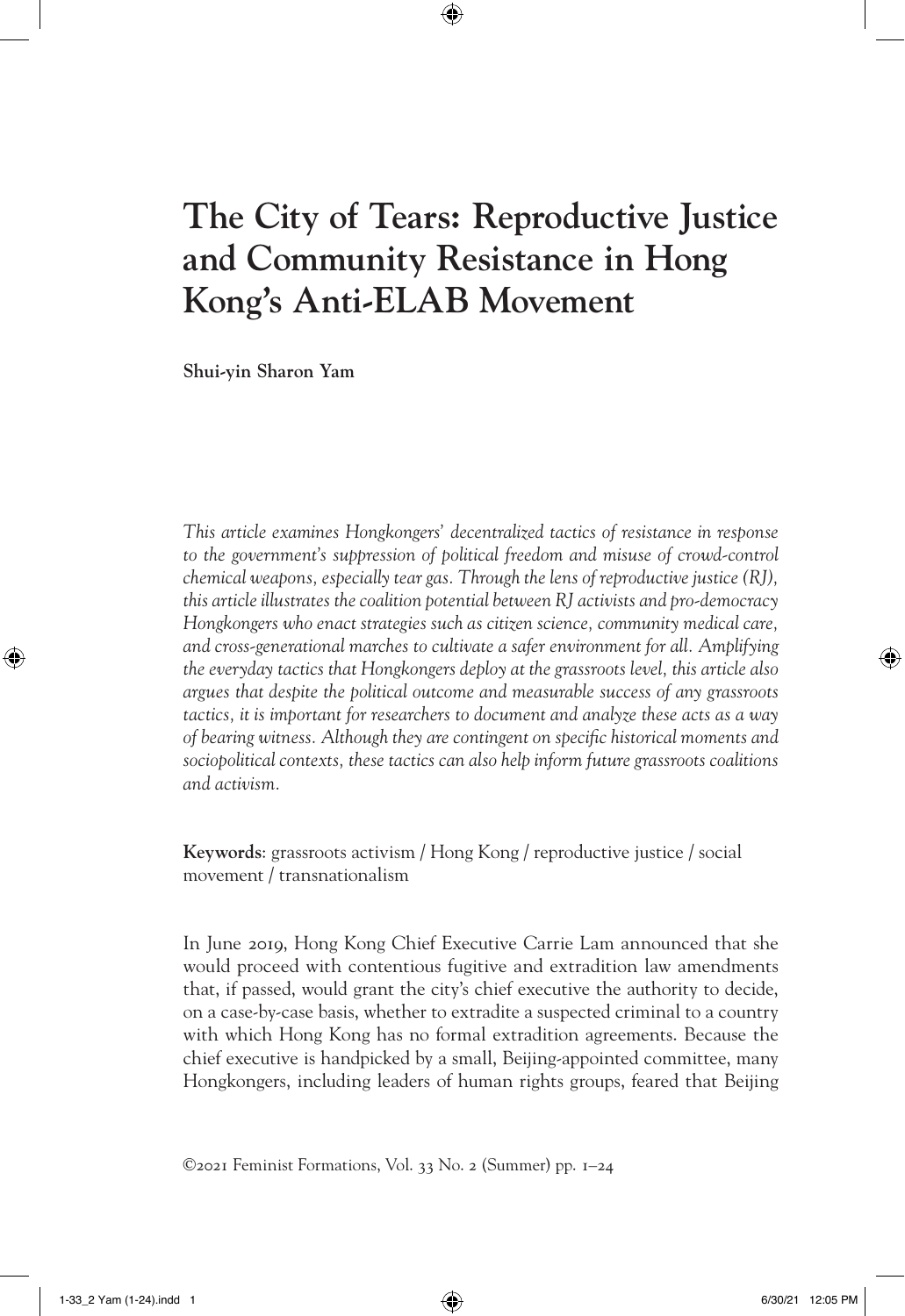would use the new extradition amendments to intimidate and arrest its political opponents, including journalists, and activists (K. Cheng 2019a).

⊕

To challenge the bill, which pro-democracy Hongkongers widely perceived as Beijing's further encroachment on the semi-independent special administrative region (SAR), hundreds of thousands of Hongkongers have been protesting in various ways since June 2019. Scholars and the media refer to this wave of protests as the Anti-ELAB (Extradition Law Amendment Bill) movement (Lee 2020). Protests first took the form of peaceful marches and assemblies, but they have since morphed into more direct confrontations with state power, including vandalism and violent clashes with police in quotidian places like shopping malls, university campuses, and residential neighborhoods.

Between June and December 2019, Hong Kong police have fired about 10,000 rounds of tear gas, affecting more than 88 percent of residents in the city (H. Leung 2019; Prasso 2019). Widespread public anger and anxiety over tear gas use first began when citizen-journalists suspected that the cannisters being deployed had long passed their expiration dates (Hui 2019). Panic suffused the city after independent news reports indicated that the tear gas cannisters were purchased from China and were the same as the ones deployed by Chinese People's Liberation Army anti-terrorism squads (Lo and Leung 2019). Because of widespread public distrust of the Lam regime and the government's repeated refusals to discuss the main components of the new tear gas, many Hongkongers panicked that their health would be irrevocably harmed by the toxic gases—specifically dioxin and cyanide—emitted by the tear gas cannisters under high temperature during explosion (Jim 2019). Some Hongkongers worried that long-term exposure to tear gas in everyday life would lead to miscarriages and infant deformities (Jim 2019). In addition to tear gas, the Hong Kong police also deployed water cannons, albeit less frequently, to disperse and deter protesters. Although the government claimed that the water contained only nontoxic dye and "pepper-based solution" that would cause only momentary discomfort, protesters and journalists who had been sprayed reported rashes, headaches, and eye irritation that lasted as long as a month (Chan, Tsang, and Lee 2014).

In addition to the government's refusal to be transparent about the active ingredients of these chemical weapons, the fact that many pro-democracy protesters, fearing persecution and collusion between medical providers and the police, avoided seeking medical help from established clinics and hospitals compounded the public health panic. These fears were not unfounded: there have been numerous reports that protesters were tortured, unlawfully interrogated, and arrested while receiving medical treatment in public hospitals (Creery 2019; Master 2019). In response to this public health crisis, Hongkongers from different sectors began enacting grassroots tactics of resistance including cross-generational peaceful assemblies, underground medical networks, and citizen science.

1-33\_2 Yam (1-24).indd 2 6/30/21 12:05 PM

⊕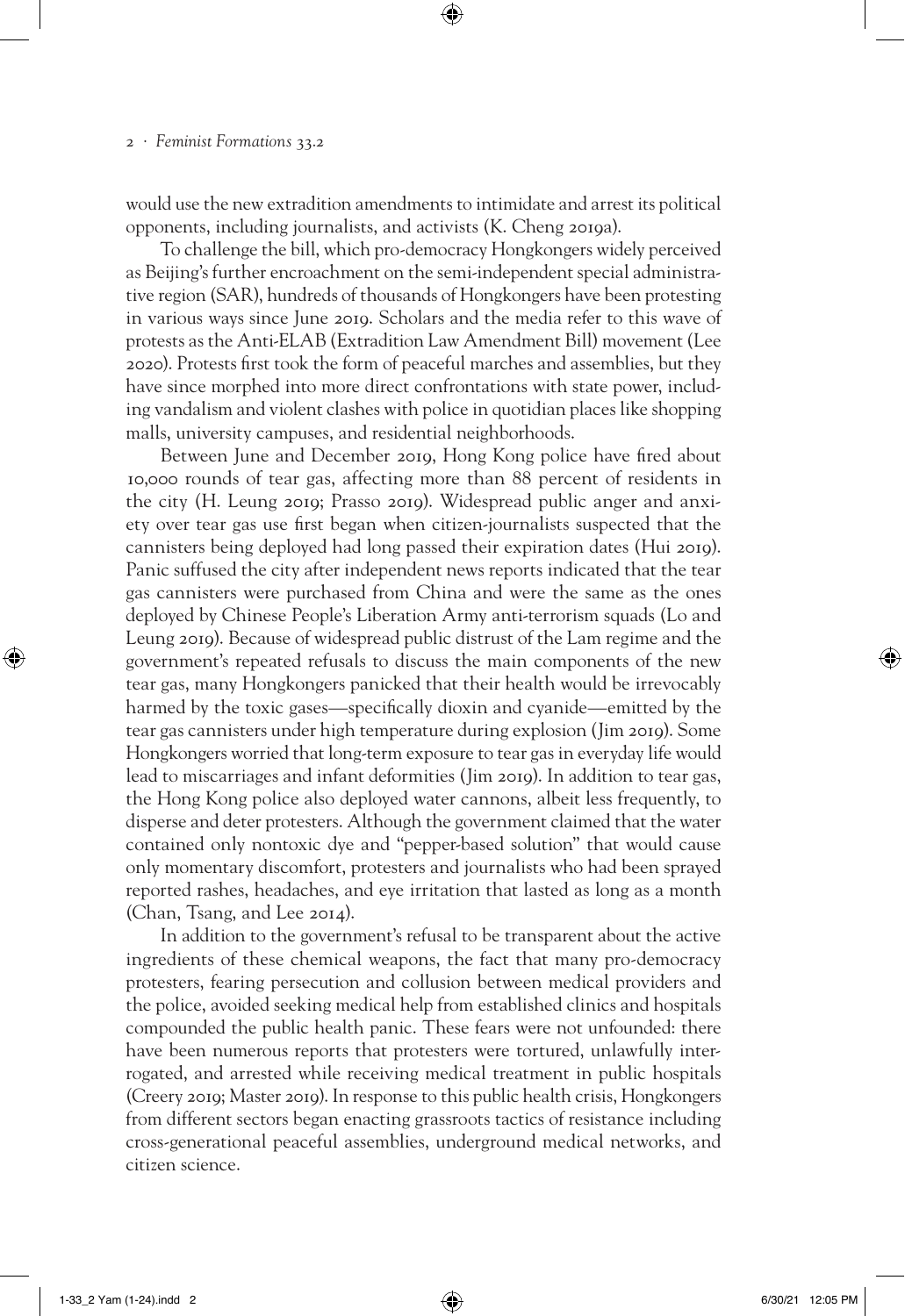## Shui-yin Sharon Yam · 3

Although most of the grassroots organizing took place in 2019, Hong Kong experienced a violent start to 2020 after almost seven months of protests. Despite granting permission for a march to take place on January 1, 2020, the Hong Kong police abruptly told the organizers to end the event shortly after it began. The police then required all participants—more than one million people—to disperse within half an hour, an impossible demand given the city's density and the high number of protesters. The day ended with the police firing tear gas in residential areas, mobilizing water cannons, pepper-spraying a lawmaker at close range, and arresting at least 400 people (SCMP Reporters 2020).

⊕

Since February 2020, however, street protests and the use of tear gas in Hong Kong have largely subsided, first due to the pandemic and later to the draconian new National Security Law (NSL) imposed by Beijing that incriminates almost all protest activities as seditious or separatist. Under the NSL, the popular protest slogan "Liberate Hong Kong, revolution of our times" is illegal. Soon after the law was implemented, a few activists were arrested for possessing stickers and banners that read "Hong Kong Independence" and "Resist Beijing, Liberate Hong Kong" (Marlow and Lung 2020). The NSL's chilling effect, coupled with the government's persecution of pro-democracy activists and lawmakers, brought to street protests and rallies to a screeching halt (R. Wong 2020). In addition, as in other authoritarian regimes, such as the Duterte administration in the Philippines and the monarchy and military government in Thailand, the Hong Kong government effectively weaponized COVID-19 to justify its crackdown against protests and assemblies (Hui 2020a; Yam 2020a).

As protests in Hong Kong halted, so did the use of tear gas. The exigency to interrogate state violence and the use of chemicals for crowd-control purposes, however, remains. The use of tear gas as a crowd-control weapon is not exclusive to Hong Kong: during the Black Lives Matter uprisings in the summer of 2020, police in several US cities deployed tear gas in large quantities, sometimes violating safety protocol (Amnesty International 2020). A new report from the University of Toronto's International Human Rights Program calls the misuse and overuse of tear gas a threat to human rights internationally, across nation-states. Yet, surprisingly, few US critics have articulated this transnational connection.

By applying a reproductive justice (RJ) framework to analyze and amplify the different ways that Hongkongers responded to the rampant use of chemical weapons during the Anti-ELAB movement, I hope to illuminate the transnational coalition potential between grassroots advocacy in Hong Kong and in the United States. I argue that we can understand Hongkongers' decentralized grassroots tactics of resistance as performances of coalition across social sectors that help strengthen civil society. As a rhetoric scholar and diasporic Hongkonger, I have been immersed in diverse discourses on the Anti-ELAB movement since June 2019, including news reports and commentaries from Hong Kong and Euro-American sources, press releases and commentaries penned by the Hong

⊕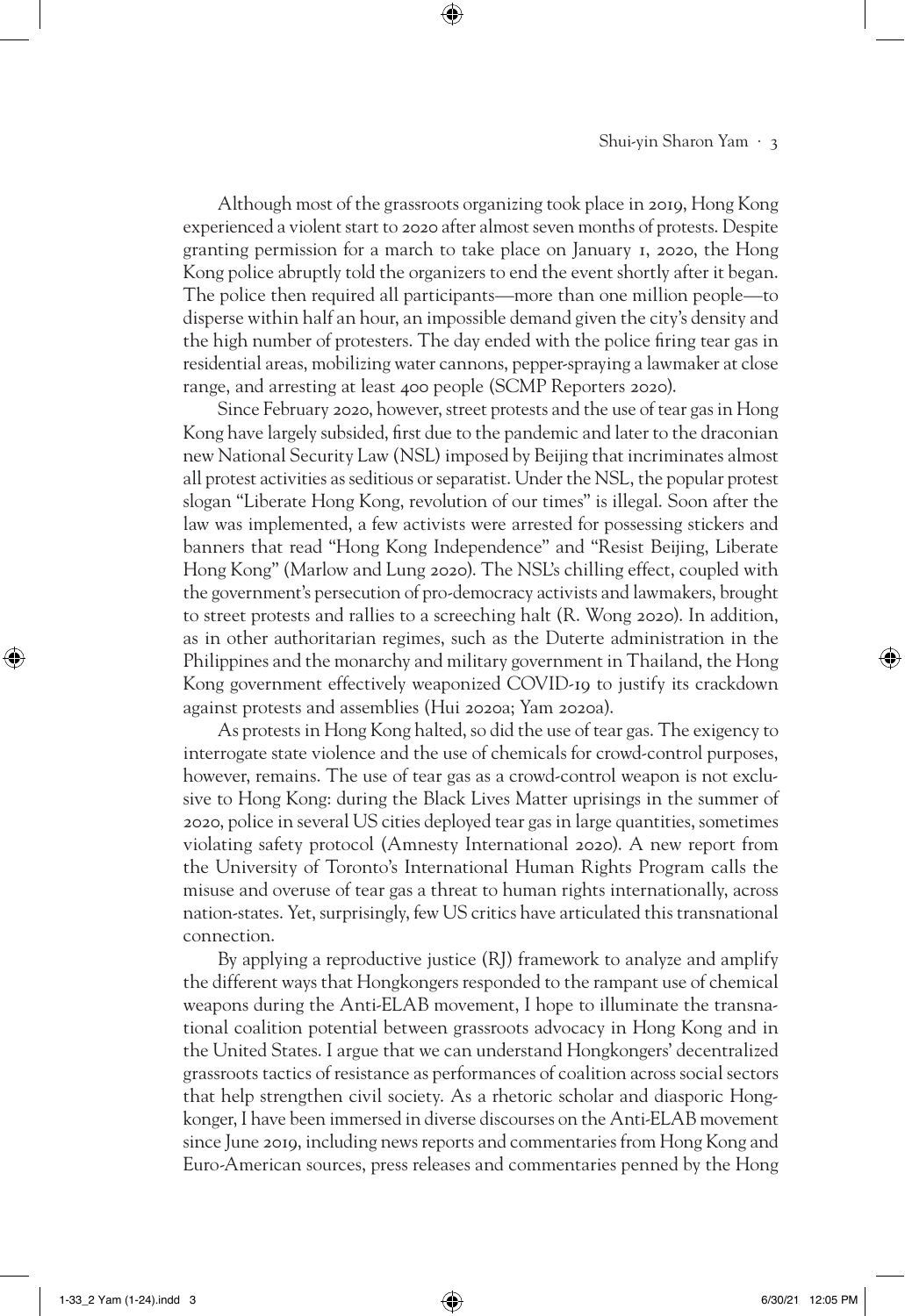Kong and mainland Chinese governments, and grassroots community discourse among Hongkongers on social media and messaging platforms like LIHKG, an internet forum used to organize and discuss Anti-ELAB protests, and Telegram. My analysis in this article is based primarily on publicly accessible sources so as not to compromise any individuals' identities under the NSL.

⊕

I seek to accomplish three goals with this analysis. First, by amplifying grassroots tactics deployed by community members from different societal sectors, this article helps to fill a gap in existing scholarship on decentralized social movements. Since the proliferation of decentralized protest movements across the globe in 2009, researchers have begun interrogating the networks and logics that fuel connective actions among participants, focusing in particular on linkages between social movements and digital media technologies (Bennett and Segerberg 2012; Castells 2015; Eltantawy and Wiest 2011). Numerous studies in political science and information and communication technologies examine the political efficacy and implications of decentralized social movements by measuring how successful they are in promoting concrete policy changes (Boler et al. 2014; Castells 2015; Sutherland, Land, and Böhm 2014). Research in social movement studies, on the other hand, tends to focus on how participants and key organizations frame the core issue at hand and rhetorically construct and justify a movement's demands (Lee 2020). As Hong Kong communication and media scholar Francis Lee points out, the current body of scholarship on decentralized movements is largely concerned with "how social movements can persuade bystanders to support and join their causes" (Lee 2020, 31).

While these two research trends have generated key insights into what mobilizes participants and what factors allows a movement to gain political traction, few current studies have examined how everyday citizens embroiled in political unrest enact grassroot tactics of resistance that coalesce to foster solidarity and coalitions that ripple beyond the movement's immediate political demands. I argue that, albeit small, everyday decentralized acts of resistance—such as collective art-making in public spaces and underground support networks run by volunteers on social media and messaging apps—warrant our attention. Given how adept state governments have become post–Arab Spring at suppressing grassroots social movements, these tactics may not effectively lead to immediate political change at the state level. Nevertheless, they highlight the ways in which citizens exercise their political agency in ingenious ways despite suppression (Chenoweth 2016). In the case of Hong Kong's Anti-ELAB movement, most protesters and activists are not optimistic that the movement will end in their favor (Tufekci 2019). Because of the likely negative political outcome, some frontline protesters worry that in the future they will either be erased or portrayed as violent rioters in a history authored and perpetuated by the Chinese Communist Party.1 Their fear is well-founded: the Hong Kong government has been whitewashing incidents of police violence and gang collusion while censoring content about the protests in classrooms and public

⊕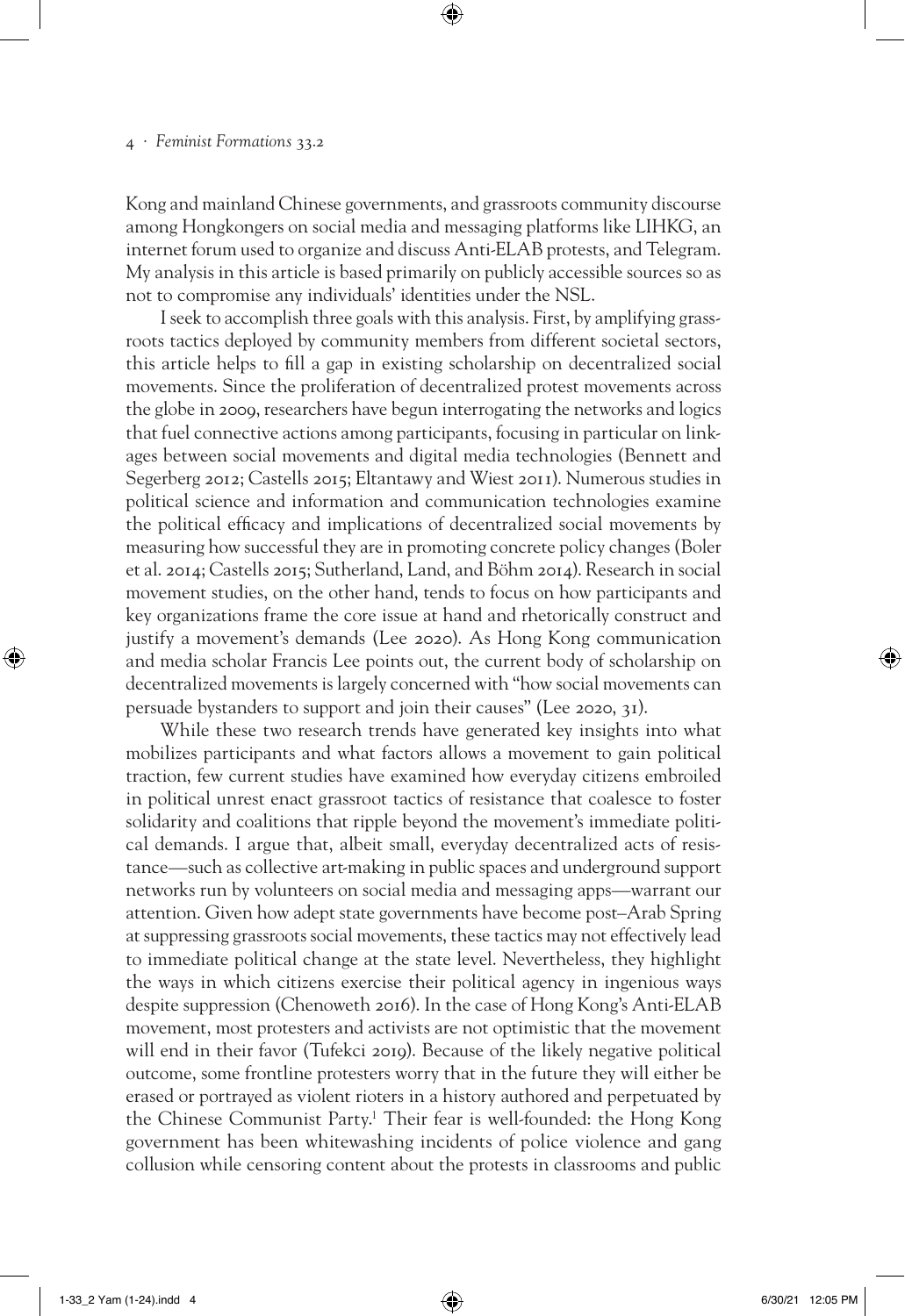libraries (Hui 2020b; Lim 2020; Yam 2020b). As such, I argue that despite the likely political outcome and measureable success of these grassroots tactics, it is important for researchers to document and analyze these acts as a way of bearing witness and an act of resistance against state censorship. Although they are specific to historical moments and sociopolitical contexts, these tactics can nevertheless inform future grassroots coalitions and organizing events.

⊕

This article's second goal is to amplify the ingenuity and coalition potential of decentralized actions at the community grassroots level. Online mobilization and nonhierarchical movements tend to be more effective in rapidly recruiting new participants, but critics have argued that decentralized approaches that rely primarily on digital technologies have become increasingly unsuccessful in yielding policy and regime changes (Cheng and Chan 2017; Chenoweth 2016). In particular, social movement scholars point out that nonhierarchical digital mobilization tends to be event-based organization that generates high turnout for protests and assemblies but often fails to build the community networks and trusting relationships necessary for sustainable long-term strategizing (Chenoweth 2016; Gladwell 2010; Klein 2020; Tufekci 2017). Although my analysis in this article cannot be extrapolated to represent most decentralized social movements, by highlighting the grassroots tactics of resistance Hongkongers performed across social strata, I provide counterexamples to illustrate that people do form resilient civil networks and relationships outside of spectacular protest events that catch the media's attention. In addition, by illuminating the relationship between RJ activism and Hongkongers' acts of resistance against government suppression, this article helps enact what Laura Briggs and Robyn Spencer call "radical transnational feminism," which identifies coalition potential across movements "work[ing] to undo the nation and its violences" (Briggs and Spencer 2019, 255). Focusing on how Hongkongers at the grassroots level work toward maintaining their rights to give birth and to parent their children in a safe environment—two of the three main pillars of RJ—I point to opportunities for alliances and solidarity among Hongkongers, transnational feminists, and RJ activists who are actively working to resist state oppression (Ross and Solinger 2017).

Finally, this article participates in ongoing discussions about the merits and limitations of decentralized social movements. Some argue that spontaneous and mostly nonhierarchical movements may fall short in achieving long-term political success because participants, unaccountable to any formal leadership structures, hold "uncompromising" attitudes toward their demands (Cheng and Chan 2017, 235). Regarding the Anti-ELAB protest, some critics argue that protesters were either unable or unwilling to concede to the government when the government offered compromises, which risked jeopardizing the interests of the city (Bush 2019; Mok 2019). Critics who hold this view believe that a hierarchical movement that will strategically negotiate and compromise with a sitting regime will be more successful in the long run (Bush 2019). Young Hong

1-33\_2 Yam (1-24).indd 5 6/30/21 12:05 PM

⊕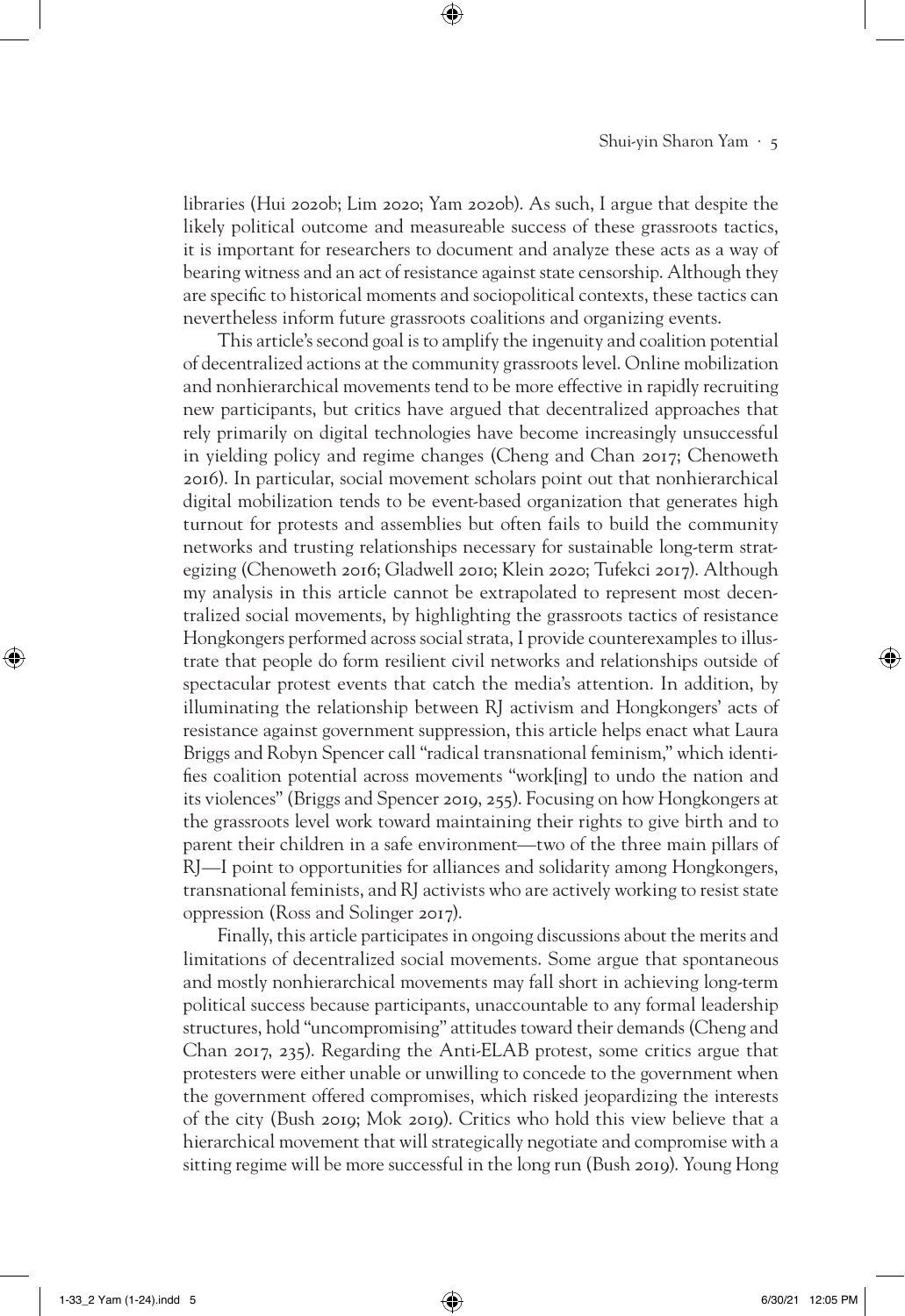Kong activists, however, found bottom-up activism and decentralized actions more empowering as they are less likely to be co-opted or contained by the regime (E. Cheng 2016). As Hong Kong researchers Edmund Cheng and Wai Yin Chan observe, "horizontal and voluntary engagement fostered spontaneous actions that induced a resilient occupation" (Cheng and Chan 2017, 233). Such resilience, I argue, illustrates the coalition potential that germinates from the voluntary acts of resistance that Hongkongers performed.

⊕

Hence, instead of evaluating the value of grassroots tactics based on how effective they are in initiating immediate political changes, I examine these community responses through the lens of RJ to illustrate how these tactics of resistance not only effectively subvert the status quo but do so in a way that activates the potential to create meaningful, multi-issue coalitions across different social sectors and positionalities. Because examples of grassroots resistance during the Anti-ELAB movement are vast, I limit this article's focus to community organizing and resistance to the tear gas public health crisis.

It is important to note that feminist scholars in Hong Kong have also critiqued the decentralized structure of the movement. For example, Susanne Choi notes that while she has observed an increase in Hong Kong women's participation in protests, many women protesters trivialize the sexism and misogyny that they have experienced in movement spaces (cited in X. Su 2019). Similarly, Petula Sik Ying Ho argues that in masculinist organizing spaces such as the online forum LIHKG, where misogynist and sexist tropes are often left unchallenged, feminist concerns are often dismissed as inconsequential or as distractions from the movement's primary political goals (Ho 2019). By adopting an intersectional feminist lens to analyze grassroots tactics during the protest, I seek to make clear that anti-authoritarian struggles and coalitions are intimately connected to a feminist vision of justice.

# **The Reproductive Justice Framework**

Founded in 1994 by a coalition of women of color, the RJ framework centers three pillars of rights: "The right *not* to have a child; the right to *have* a child; and the right to *parent* children in safe and healthy environments" (Ross and Solinger 2017, 9). When taken together, these three pillars demonstrate the interconnectivity among different systems of power and oppression. For instance, whereas police brutality may, at first glance, not fit within the scope of reproductive politics, it is in fact a matter of reproductive justice as it hampers marginalized people's rights to raise their children safely. The RJ framework recognizes that in order for marginalized people to secure the three pillars of rights, we must concurrently address the different sociopolitical and environmental components—such as air and water quality and access to health services—that inform communities' well-being. By highlighting the intersections and constellation of forces that make it difficult for people to "live, birth, parent, and sustain their

⊕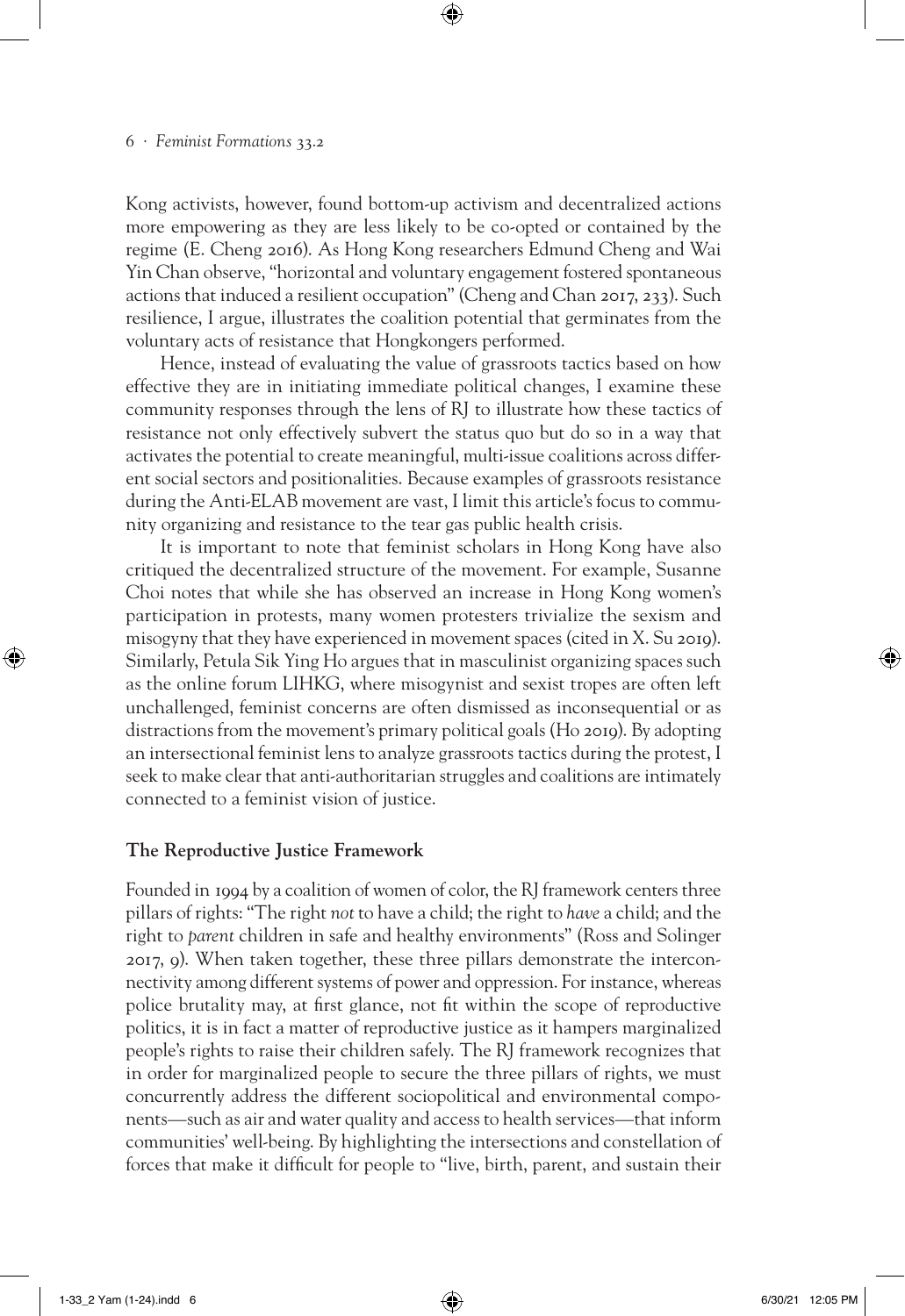families," RJ urges activists and researchers to take an intersectional, multi-issue approach to social change (Jolly 2016, 167).

⊕

Centering the experiences of those who are most impacted by the interlocking systems of domination, the RJ framework focuses on grassroots organizing and coalition building across difference rather than on advocacy at the policy level (Ross and Solinger 2017). As RJ cofounder Loretta Ross astutely points out, the intersectionality in RJ "make[s] visible the web of apparently disparate politics that form a totalizing containment system" (Ross 2017, 291). As such, the RJ framework brings together communities and people who are differentially affected by social, economic, political, cultural, sexual, civil, and environmental injustices, encouraging tactics of resistance that interrupt the status quo and dominant logics of institutional power (Felice 1996). While participants and stakeholders may not all share the same positionality, they invent and enact complementary forms of resistance that address different facets of institutional oppression.

Although the RJ framework was founded by and has traditionally focused on women of color in the United States, recent scholarship has begun to explore how the framework can be used to address transnational inequities and national systems of oppression outside the United States (Fixmer-Oraiz 2013, 126; Jolly 2016). As Jallicia Jolly argues, prioritizing a transnational approach to RJ allows us to "craft and expand interventions aimed at maintaining the conditions necessary for safe and healthy lives and living conditions globally" (2016, 174). Whereas they do not explicitly evoke RJ in their organizing, examples of transnational feminist coalitions—such as the alliances among Texas shrimp farmers or the victims of Bhopal, and the lone white Australian woman who chose to fast alongside asylum-seekers detained in the infamous Woomera Immigration Reception and Processing Centre—can enrich the RJ framework by illustrating how marginalized communities cultivate and enact solidarity across cultural and national differences through their shared interests in overcoming systems of oppression (Gandhi 2006; Visweswaran 2010).<sup>2</sup> Since the RJ framework recognizes the intimate linkage between reproductive freedom and other social justice issues such as environmental justice and police violence (Price 2010), articulating transnational connections based on common concerns and interest can foster what Karma Chávez calls "coalitional moments" (2013, 9), allowing for organizing events that mobilize RJ and other activists from disparate social movements.

At the same time, the coalitional histories of RJ—its focus on grassroots organizing and storytelling from the margins—can shed light on questions of praxis and ethics that have preoccupied transnational feminist researchers. For instance, "can notions such as solidarity and responsibility, trust and hope, vulnerability and reflexivity serve a useful purpose in ethically navigating the forms of epistemic violence in which metropolitan academics are, and will always remain, complicit?" (Nagar 2014, 3). Because RJ was first created by women of

⊕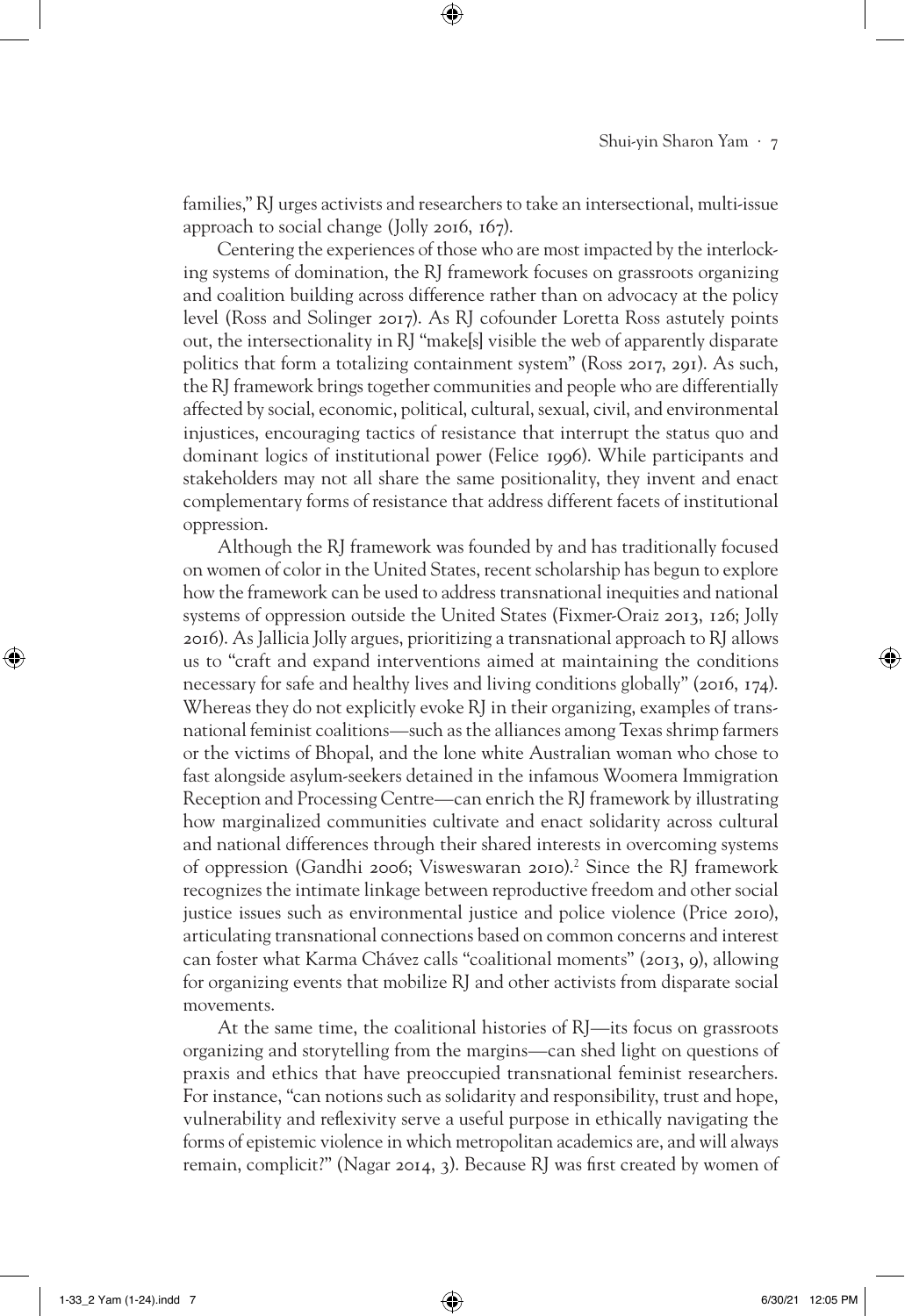color in the United States as a theoretical framework and grassroots organizing response against interconnected injustices—such as racism in the pro-choice movement and eugenic practices against Puerto Ricans, Black, and Indigenous women—it offers a productive lens to interrogate how researchers can ethically study and enact solidarity alongside grassroots activists.

⊕

Given the fertile connection between transnational feminism and reproductive justice, in this article, I take on Jolly's call for a transnational turn in RJ by focusing on the framework's second and third pillars: the right to have a child and the right to parent in a safe and sustainable community. Because the third pillar in particular encompasses a variety of interconnected issues that affect families' and communities' well-being, it allows for space to cultivate coalitions not only across different communities within the same locale but also across social movements around the globe. In the following section, I conduct an "RJ-informed rhetorical analysis" (Yam 2020, 4) to understand the various grassroots responses in Hong Kong to the government's rampant deployment of tear gas and other toxic chemicals. Driven by this methodology, I seek to amplify the tactics invented and enacted by community members who were most affected. I also pay attention to coalition moments from the margins in response to this shared crisis.

In my analysis, I demonstrate that there is a productive connection between decentralized anti-authoritarian movements and the reproductive right for people to raise their children in a safe environment. Whereas activists who struggle against oppressive state regimes may not invoke RJ or make overt arguments related to reproductive freedom, the diffuse nature of RJ's third pillar calls on RJ scholars and activists to cultivate productive transnational alliances with movements that are trying to make their local communities more livable spaces for all. By applying the intersectional lens of RJ to transnational politics, we can cultivate, as Chandra Mohanty suggests, "a notion of political solidarity and common interests" that bring together activists from "across class, race, and national boundaries that is based on shared material interests" (Mohanty 2003, 145).

# **Everyday Tactics of Resistance**

Violent clashes between Anti-ELAB protesters and the police intensified during the summer of 2019 after the government's repeated refusal to answer the movement's core demands, which included establishing an independent committee to thoroughly investigate alleged police brutality and collusion with pro-Beijing gangs (H. Chan 2019). During early August, many peaceful assemblies ended with militant actions that dispersed into residential areas. In response, anti-riot police conducted arrests in those areas and deployed copious amounts of tear gas in densely populated residential districts. During these sieges, many community members and peaceful protesters who had never engaged in militant actions were

⊕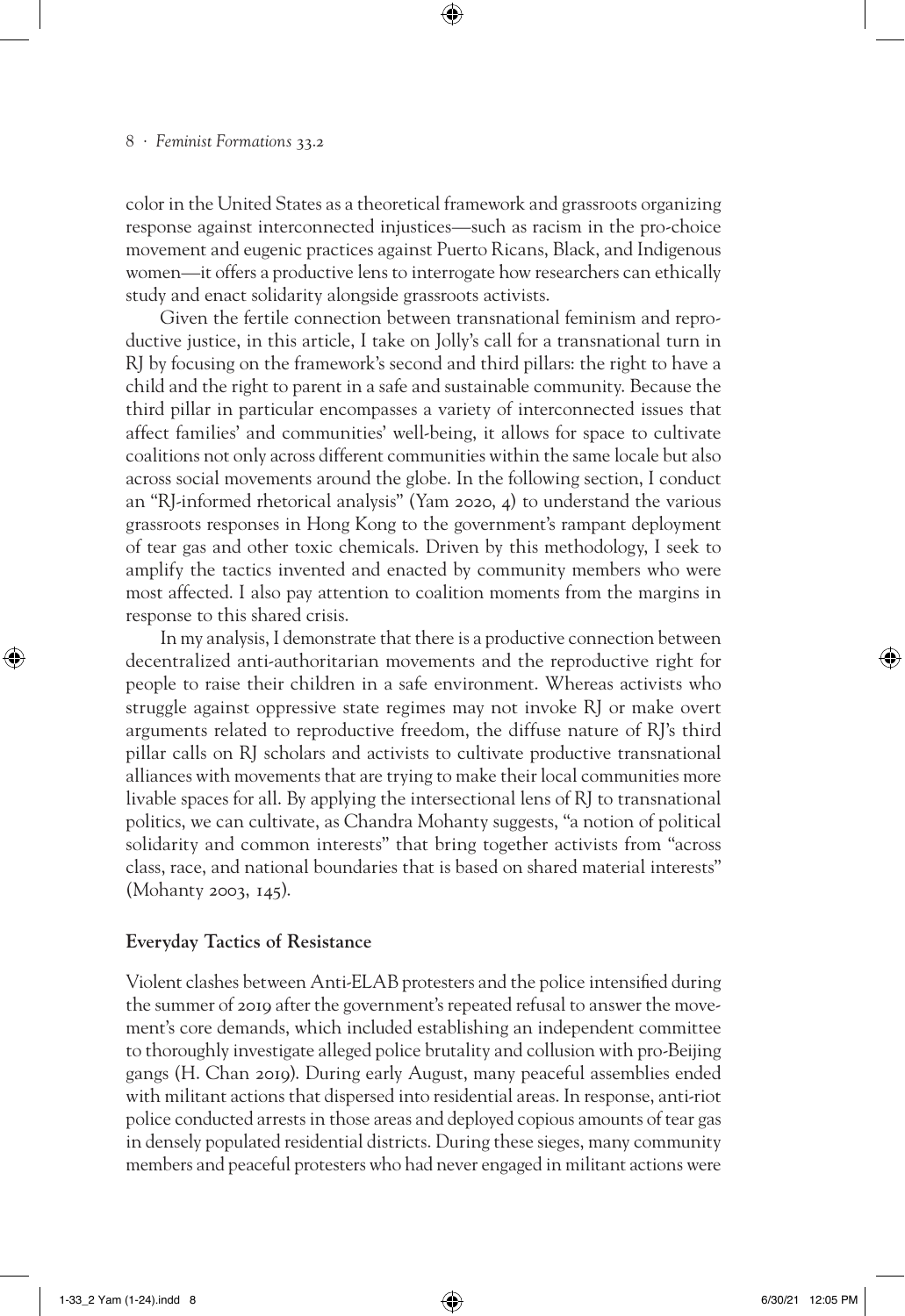# Shui-yin Sharon Yam · 9

physically and verbally abused by police. As police fired tear gas indiscriminately into enclosed everyday living spaces like malls, subway stations, and dense housing complexes, many civilians in the vicinities, including pregnant women, children, and elderly, were inadvertently harmed by toxic gases and residues (Mahtani et al. 2019; McPherson and O'Donnell-Lamb 2019). Although police deployed water cannons less frequently and primarily outside dense residential areas, pedestrians and journalists were struck. The most notable case involved two members of the South Asian community and the executive director of a minority rights group, who were struck and harmed by the pepper-based blue solution while standing in front of the largest mosque in Hong Kong, not engaging in any confrontation against the police (K. Cheng 2019b).

⊕

These dispersed and everyday incidents of police violence and misuse of force fostered a deep sense of solidarity among Hongkongers who otherwise belonged to different communities. As Francis Lee observes, police violence in residential areas has created among residents and different camps of protesters "a feeling that everyone was in the same boat" (Lee 2020, 26). Because the Hong Kong public no longer trusted the government, police actions were widely deemed illegitimate (K. Cheng 2019c). According to Karl-Dieter Opp and Wolfgang Roehl, state suppression that is perceived to be unjust tends to activate "micromobilization" that spurs disparate acts of resistance (Opp and Roehl 1990, 521). The decentralized and nonhierarchical nature of the Anti-ELAB movement prompted previously undeployed tactics of resistance from different strata of Hongkongers. As David Snow and Dana Moss argue, nonhierarchical movements tend to foster "openness, innovation, and experimental forms of collective actions" (Snow and Moss 2014, 1128). In what follows, I examine three tactics that Hongkongers engage in—cross-generational family marches, underground medical networks, and citizen science—in response to the toxic chemicals released by police weapons that threatened to undermine the community's health and well-being. This analysis illuminates the local and transnational coalition potential created by these grassroots actions in their shared common goal of cultivating and sustaining a safe communal environment for all amid state suppression and political unrest.

# *Families and Mothers against State Violence and Biopolitical Hazards*

Police violence against protesters began escalating in June 2019, after protesters surrounded the Legislative Council to prevent the second reading of the extradition bill. In response to the eighty-one injuries caused by police clearance, about 6,000 mothers dressed in black participated in a peaceful sit-in. In addition to distributing carnations (a flower that symbolizes motherhood), these mothers also held up signs that read "Don't Shoot Our Kids" and "Hands Off Our Kids" (Tong and Grundy 2019). Later, in November and December 2019, hundreds of protesters—most of them parents with young children—participated in peaceful marches against the police. Yelling the slogan "No tear gas," protesters marched

⊕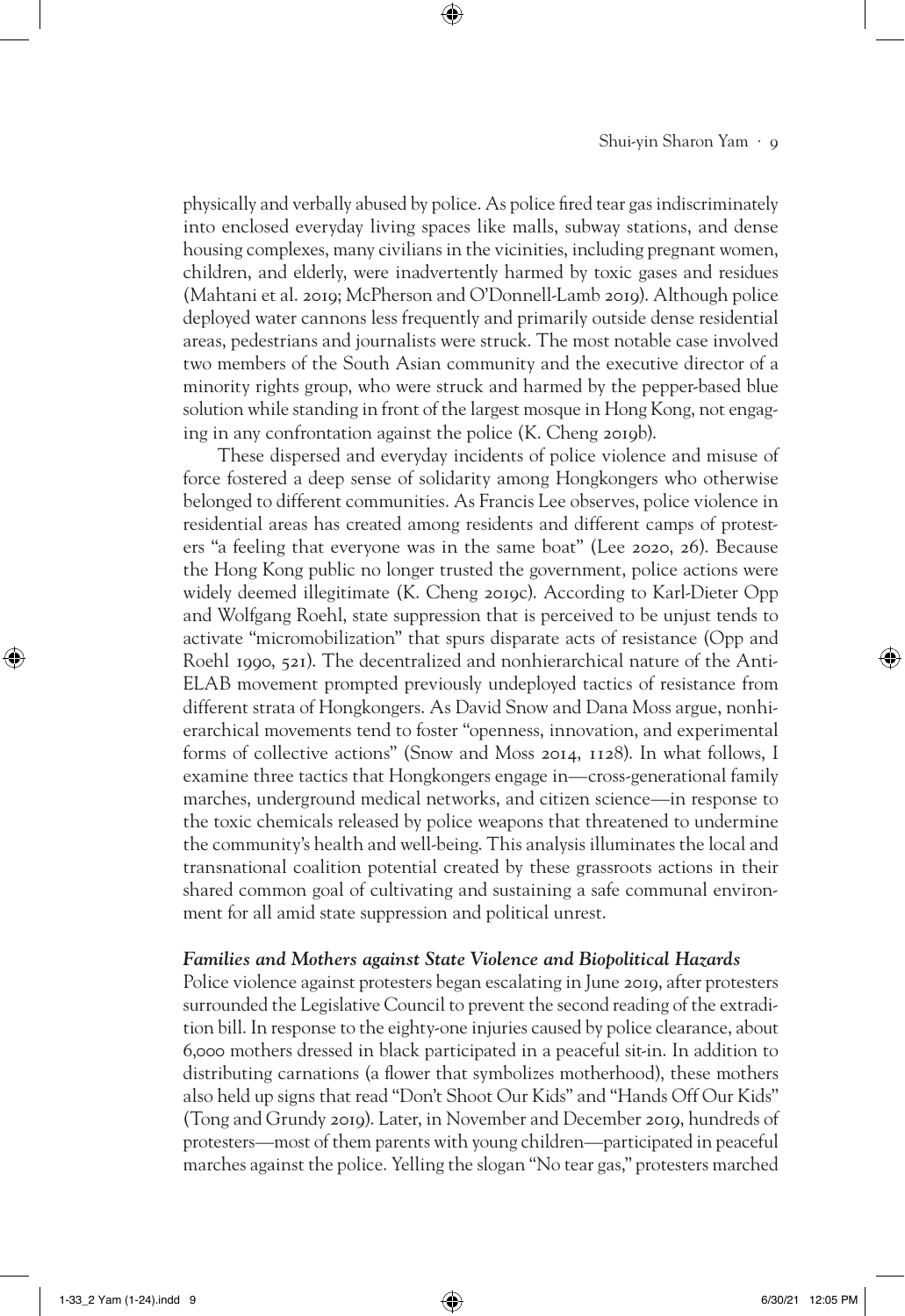with signs that read "Protect Our Kids," "Tear Gas on School Campus," and "Are You Brave Enough to Take Your Kids to the Park?" Some of them held up images of children who had developed severe allergic reactions to tear gas residues that lingered on spaces like park benches (K. Leung 2019).

⊕

Participants in these rallies and marches explained that they felt compelled to speak out against the police because they feared that there were no longer any safes space for children in the city. One teacher lamented that he found tear gas debris and cannisters around his school weeks after a series of police actions nearby (L. Wong 2019). Some parents divulged that not only were they afraid to take their children to public places, but they also felt powerless in keeping their children safe at home because tear gas permeates through windows (Green Earth Hong Kong 2019).

These marches were direct responses to the public health panic generated by police misuse of tear gas. Because the government had not clarified the chemical content of the tear gas, rumors began spreading online that people affected by the chemical should avoid getting pregnant for two years lest they risk fetal deformities and miscarriages. Doctors were unable to resolve public suspicion because they too were kept in the dark by the government about the exact content and health impacts of the tear gas cannisters (Jim 2019). A nursing mother who breastfed after she was exposed to tear gas reported that her physician was at a loss when her newborn daughter broke out in hives afterwards. When she shared her experience on social media, she realized that many parents had had similar experiences (*Hong Kong Connection* 2019b).

In response to these community health concerns, the grassroot environmental organization Green Earth Hong Kong published several op-eds calling for the government to conduct extensive research and explain to the public the toxicity and health effects of tear gas; to provide sufficient protective gear to frontline workers—especially street cleaners, who were exposed to toxic particles but who are among the most marginalized in society; and to enact specific policies to ensure that schools and parks affected by tear gas were completely free of toxic residues (Chu 2019). As the RJ framework illustrates, the rights to have children and to parent one's children safely cannot be separated from interlocking systems of oppression that affect most negatively people who occupy multiple marginalized statuses. In this case, families, pregnant people, and parents who are poor were subjected to the most harm because they tend to live in dense areas and could not escape the toxic gas emitted by tear gas cannisters.

By withholding information about the content of the cannisters, the Hong Kong government enacted political suppression through body politics: not only did the tear gas function as a deterrent for protesters the moment they were deployed, but they also continued to suppress people's freedom of speech and assembly by creating public anxiety and panic over its lingering toxicity. By organizing marches that centered the everyday struggles parents were facing to protect their children, Hongkongers made clear that the Anti-ELAB

⊕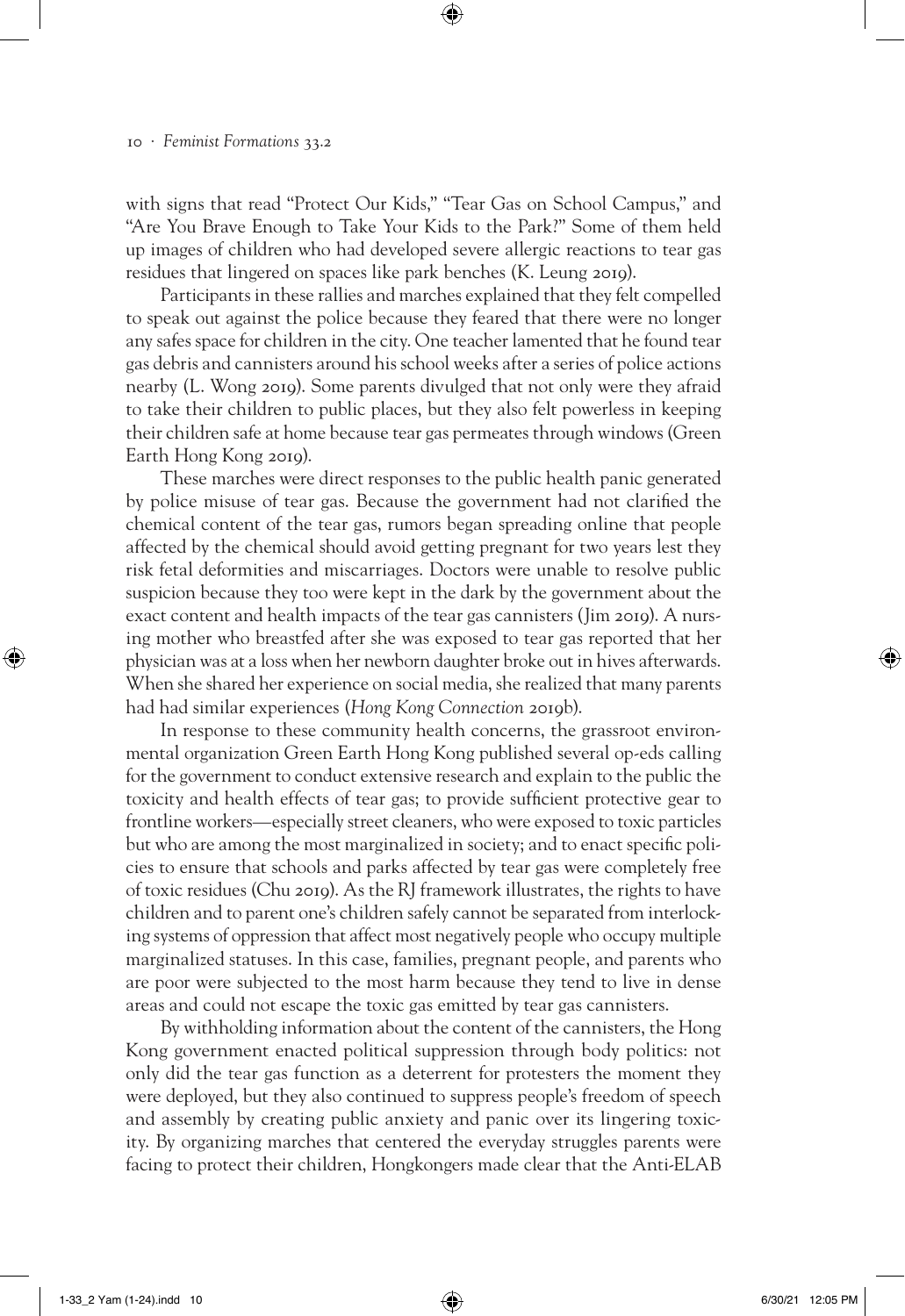movement was not only about the extradition bill, which had since been formally withdrawn—rather, the movement challenged the way the government exercised biopolitical control over the citizens' right to raise a family in a safe and sustainable environment. This cross-generational performance of resistance demonstrates that an anti-authoritarian movement must simultaneously address different systems and strategies of suppression enacted by the state.

⊕

Under the banner of "Protect Our Kids," the mothers' rally and family marches successfully mobilized Hongkongers who otherwise might not have attended protests: parents with toddlers in tow, teachers, housewives, and retirees. These participants directly challenged Beijing and the Hong Kong government's portrayal of protesters as militant rioters who did not care about Hong Kong's future (Lam 2019). By pointing out how children—the future citizenry of Hong Kong—had been harmed by the police force, protesters turned the government's argument on its head to illustrate that there could be no prosperous society if the government did not allow families to live in a safe community, free from police brutality, toxic gases, and chemical weapons.

Hong Kong protesters were not alone in mobilizing the maternal appeal to condemn violence, or in connecting state policies with environmental justice and reproductive justice. Abby Dubisar has examined how African American mother-activists perform "public mothering" and "buffer rhetorics" to unify communities against violence (Dubisar 2018, 196). By centering their identities as mothers and the injured protesters as their children, Hong Kong women enacted what Dubisar calls "buffer rhetorics" as they occupied local public spaces and condemned state violence while expressing love and support to another (196).

Just as maternal activism connects state violence to RJ, reproductive justice is also intimately tied to struggles for environmental justice. As legal scholar Angie McCarthy (2013) argues, both justice frameworks recognize the rights for people to have healthy pregnancies and to raise healthy children; both movements also encourage grassroots organizing and social actions from those most negatively impacted by policy decisions. At the height of the Black Lives Matter protests in the United States, a reproductive justice organization called the Colorado Doula Project was the first to call tear gas "an abortifacient," noting its impact on people's reproductive organs in Chile, Palestine, and Bahrain (Martínez 2020). The family marches in Hong Kong serve as an example that highlights both local and transnational coalition potentials between environmental and reproductive justice movements.

# *Underground Medical Networks*

Because of widespread mistrust of the government, Hongkongers were suspicious not only toward the police force but also toward medical institutions. People who were injured during clashes avoided visiting hospitals and clinics in fear that established medical institutions would succumb to governmental pressure and release their personal information to the police, resulting in retaliation

⊕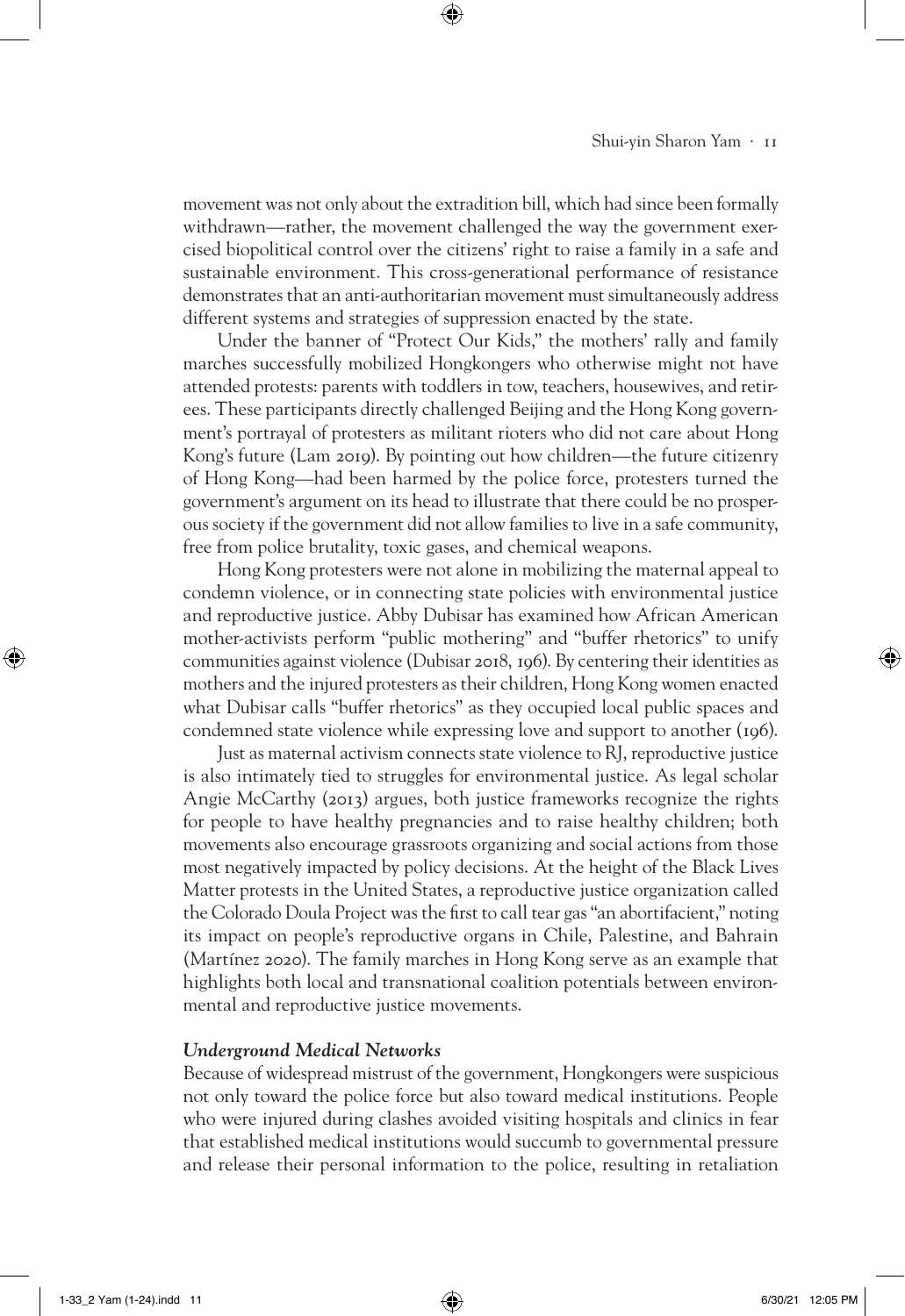(*Hong Kong Connection* 2019a; *Apple Daily* 2019). Because of the Anti-ELAB movement's decentralized and fluid nature, confrontations frequently occurred in highly populated spaces like shopping malls and subway stations. As a result of the police's indiscriminate use of force, many pedestrians who were in the proximity but did not participate in the protests suffered physical injuries, primarily from batons and pepper sprays (*Hong Kong Connection* 2019a; Mahtani et al. 2019). Even though they did not participate in what the government considered unlawful assemblies, victims of police violence were still hesitant to seek medical treatment from mainstream clinics and hospitals.

⊕

In response to the high demand for professional medical advice and treatment, teams of doctors, nurses, physical therapists, and traditional Chinese medicine (TCM) practitioners set up underground networks through the messaging app Telegram to provide pro bono services to injured protesters and community members. According to one voluntary medical team, they received on average six cases a day, mostly young people in their teens and 20s. More than two-thirds of these cases were caused by police violence, including tear gas, water cannons, and physical assault. The youngest patient this team treated was six months old; the baby showed signs of skin irritation after exposure to tear gas, and the parents felt safer contacting the underground medical network than seeking help from mainstream clinics (*Apple Daily* 2019). In a different case, a pregnant woman was on her way to dinner when a clash broke out between frontline protesters and the police in a subway station. She was hit with a police baton when she tripped and fell amid the chaos. Even though she was only a passerby who did not participate in any protest actions, she was too worried to seek medical treatment at a public hospital; instead, she sought help from a voluntary group of TCM practitioners through Telegram (*Hong Kong Connection* 2019a).

Because TCM, which does not involve any controlled substances, is less tightly regulated and surveyed by the government than Western biomedicine, many Hongkongers who were caught up in protest actions felt less leery seeking treatment from TCM practitioners. While Hongkongers have historically viewed Chinese medicine as inferior to Western due in part to a colonial mentality that privileges Western knowledge production and technologies, the Anti-ELAB movement prompted the public to seek care outside established medical institutions and instead rely on ancestral health knowledge and practices (Chan and Tsang 2018). The alliance between pro-democracy activists and TCM practitioners during the Anti-ELAB movement illuminates the coalition potential between anti-authoritarian movements and efforts to decolonize medical knowledge and practices.

Cases of frightened Hongkongers seeking treatment outside the formal medical system illustrate that by providing voluntary community care out of the purview of state-regulated institutions, underground TCM networks helped craft an environment in which people felt safe to take care of their own health and to raise a family. A local TV documentary titled "Between Doctors and Patients"

⊕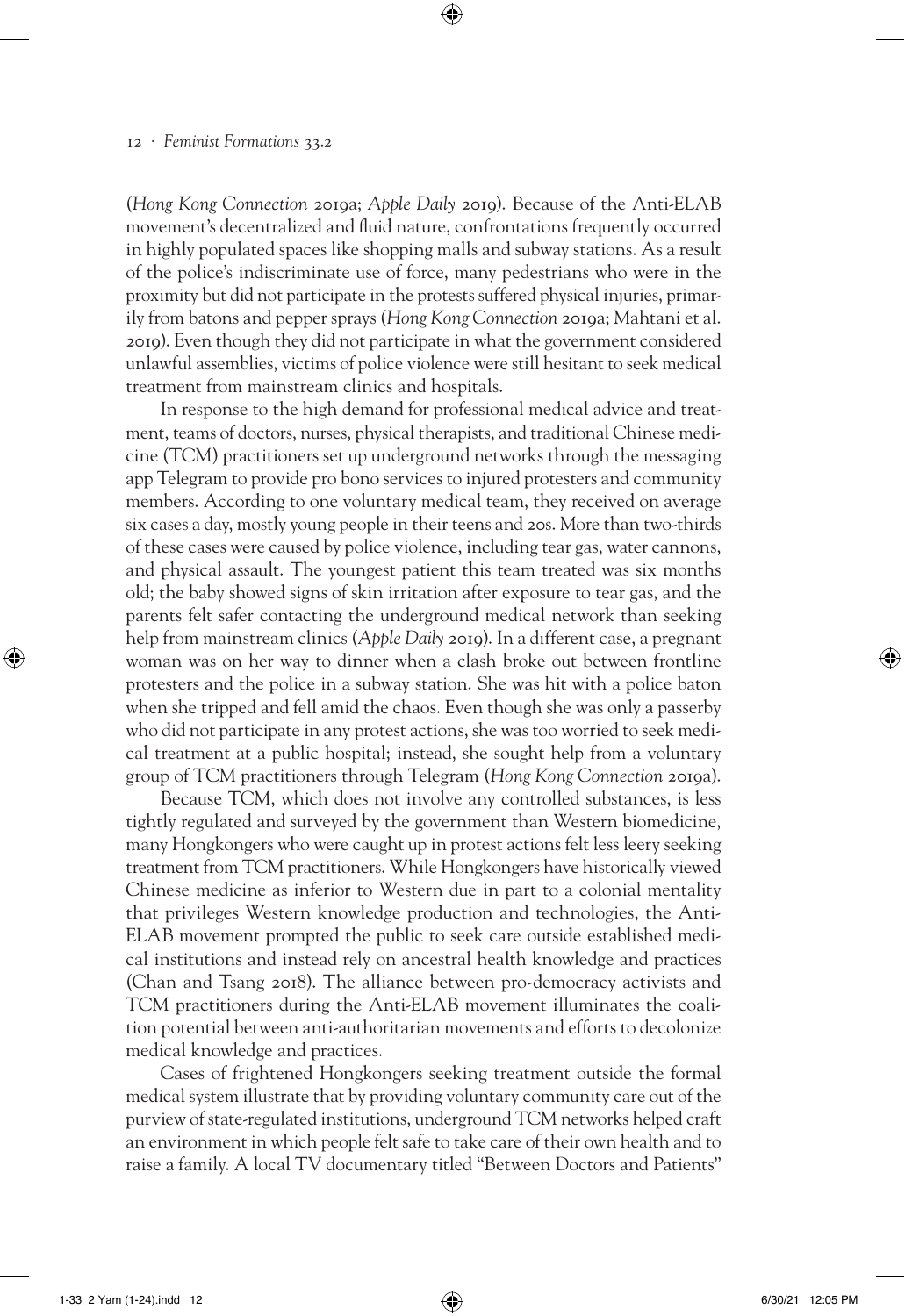followed a TCM practitioner named Dr. Lee who coordinated the Telegram group for one of the underground medical networks (*Hong Kong Connection*  2019a; A. Su 2019). In addition to consulting with anonymous patients via Telegram, Dr. Lee also saw patients in his clinic. Because TCM clinics are less tightly surveilled by the state, he had the liberty to omit certain personal information from patients' records in order to protect his clients' privacy. By respecting patients' privacy and supporting them in their physical and emotional health, Lee's clinic and others like it played an integral role in maintaining a livable environment for Hongkongers amid ongoing police violence and state suppression of political freedom.

⊕

The documentary shows Dr. Lee consulting with a female patient, Kay, in person. Never showing her face to the camera, Kay disclosed to Dr. Lee that after inhaling tear gas in close range a few months earlier, she had been experiencing severe coughs and menstrual irregularities. Kay was afraid to visit a public hospital for her cough because it was a telltale sign of tear gas exposure; she worried that the medical staff would report her to the police. During her consultation, she told Dr. Lee that she had previously sought help from another TCM practitioner but did not reveal that her menstrual issue was related to tear gas exposure. Dr. Lee chuckled and said, "in here, you can tell me everything, even if you have been exposed to nuclear bombs" (*Hong Kong Connection* 2019a). That comment evokes a popular protest slogan for solidarity: "No severing of ties [with protesters], not even during a nuclear blast" (Lee 2020, 27). The slogan took on a new meaning in the context of medicine: Dr. Lee was making a promise to his patient that his allegiance to her as her doctor would always take precedence.

The alliance between TCM practitioners and Hong Kong activists exemplifies how the Anti-ELAB movement created coalitions across social groups to mobilize marginalized ancestral knowledge to help protect citizens' health and give the community a sense of safety. While doctors who practice Western medicine were at a loss to treat tear gas exposure cases because the government refused to release the ingredient list of the tear gas cannisters used, TCM practitioners mobilized their knowledge of herbal medicine, acupuncture, and bone-setting to give comfort to their patients (*Hong Kong Connection* 2019b). A group of TCM practitioners called the "National Calamities TCM Doctors," for example, concocted and distributed ointments and tonics to treat common tear gas exposure symptoms, such as nausea, chronic cough, anxiety, and skin irritation (*Hong Kong Connection* 2019b; A. Su 2019). In two months, that group treated 2,500 patients through donations and pro bono work (A. Su 2019). As the coordinator of the group said, "We help treat [victims of police violence]. We don't take any money. And if we can, we also help them get rid of that fear" (A. Su 2019). The practitioners' attunement to their patients' fear and anxiety was significant, as an increasing number of Hongkongers now suffered from immense stress, depression, and trauma (Master 2019). Because

⊕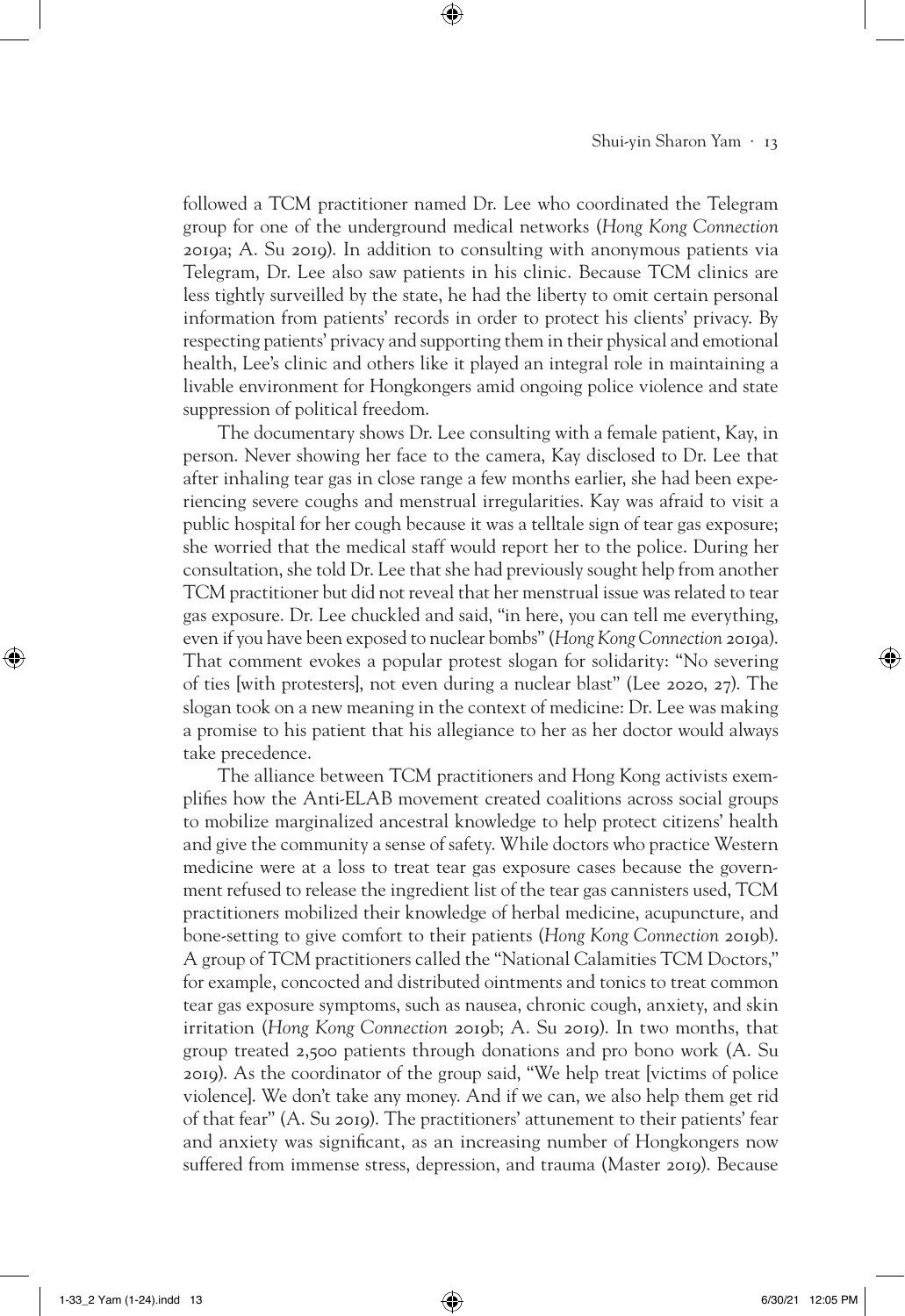of political sensitivity and ongoing stigma against mental illness, many felt that they could not seek help through the dominant medical system. By listening to Hongkongers about their experiences and treating their bodies in a respectful and private manner, these underground TCM practitioners provided care that connected the physical, the emotional, and the communal to make the city a bit more livable amid interlocking systems of governmental suppression.

⊕

Hongkongers are not alone in developing a justifiable distrust toward dominant medical institutions, and subsequently devising grassroots networks and tactics to circumvent oppressions that could be dangerous or fatal. These networks demonstrate the ways that marginalized communities can mobilize their knowledge and resources to protect their right to birth, parent, and live in a safe environment. Such instances are not isolated to Hong Kong during the Anti-ELAB movement. In response to the huge racial disparities in maternal and infant mortality in the United States, in which Black women are four times more likely than white women to die in childbirth, Black midwives have begun supporting more home births (Allen 2019; Akitunde 2017). While Black granny midwives have a long cultural lineage—like TCM—they have been systemically undermined by the institution of Western biomedicine practiced primarily by white men (Bonaparte 2015; Chan and Tsang 2018). In her historical study, sociologist Alicia Bonaparte describes the racist and sexist campaigns that male physicians in the 1900s deployed to discredit practicing Black midwives, even though the midwives were often the matriarchal figures in their communities who had long been serving poor Black women in rural areas (Bonaparte 2015). By reclaiming and mobilizing traditional knowledge in medicine to care for community members who do not feel safe in mainstream medical institutions, Black home birth midwives and the underground TCM practitioners in Hong Kong are similarly enacting reproductive justice at the grassroot level.

Like Hongkongers who feared being reported or discriminated against by medical professionals in public hospitals, many Black women do not trust that hospital staff has their best interests in mind because of the long history of medical racism and the ongoing stigma against Black mothers (Oparah et al. 2018; Owens 2018; Roberts 1998). Not only are home births mostly safe for low-risk pregnancies, they also help shield Black birthing people from obstetrics and institutional racism that has cost the lives of many (American College of Nurse Midwives 2016; D. Davis 2019; Oparah et al. 2018). As Black midwife Asasiya Muhammad explains, "a lot of it is a trust issue. All systems, not just healthcare, we have experienced oppression and micro-aggressions. It feels better being with someone who feels like a mom, an aunt, someone you can relate to. Our relationship is ingrained in our care" (Allen 2019).

Hong Kong's underground TCM network and Black midwifery are both examples of community care as a form of grassroots resistance. While existing discussions and performances of community care tend to focus on the US context, Hong Kong's underground medical network illustrates transnational

⊕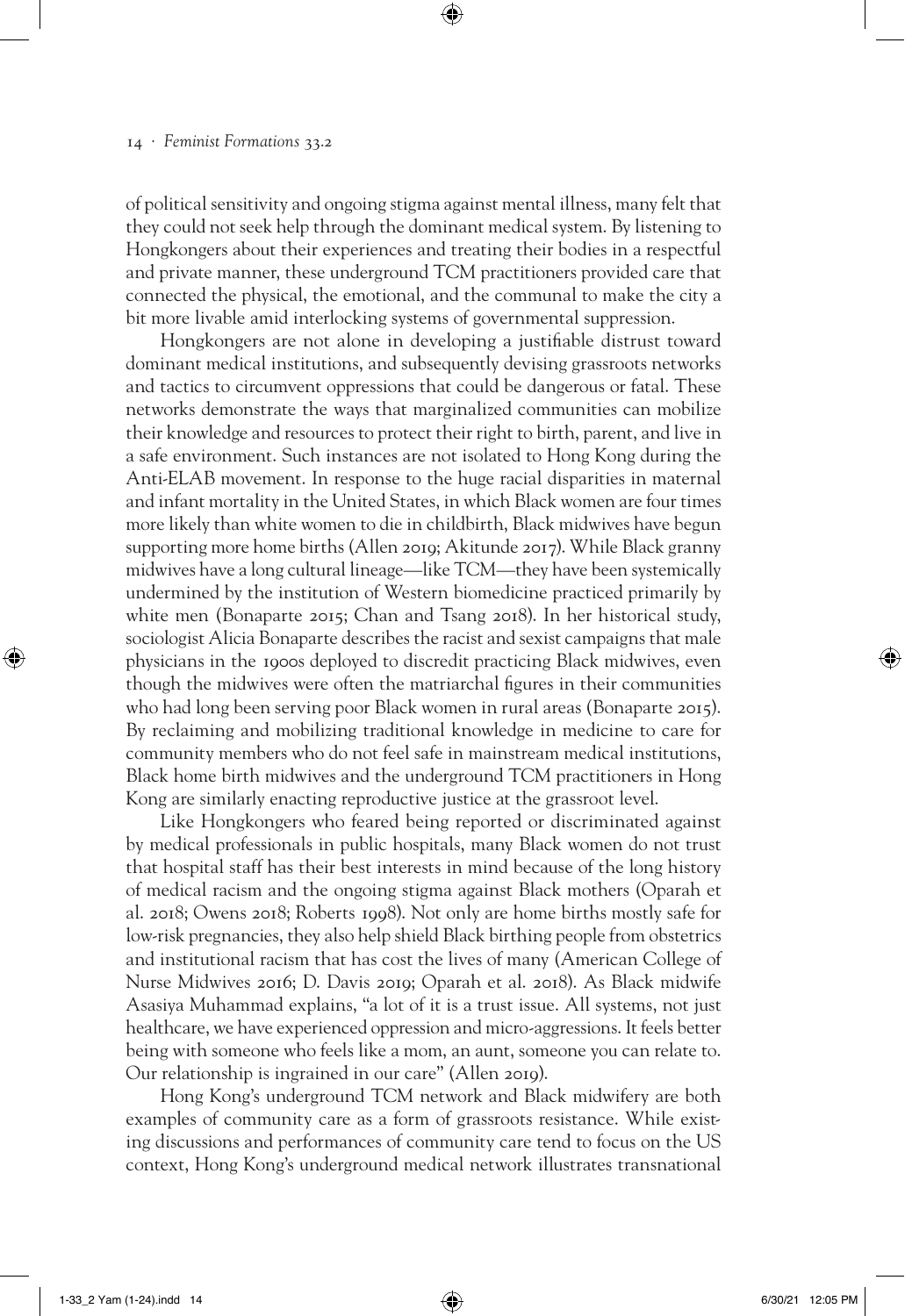coalition potential through the shared interest of fostering communal well-being amid state oppression. Muslim community organizer and researcher Nakita Valerio defines community care as "people committed to leveraging their privilege to be there for one another in various ways" (Dockray 2019). People of color activists in the United States argue that community care is a grassroot form of resistance for marginalized people because it mobilizes collective resources and support to counter the shared trauma that people at the nexus of oppression experience (T. Davis n.d.; Dockray 2019). In the Hong Kong context, TCM practitioners who are on the margin of a healthcare system dominated by Western biomedicine step up to provide care to activists and everyday citizens when they feel too threatened by state suppression to seek necessary care. By encouraging people in marginalized communities to organize, support, and care for each other through their respective knowledge and expertise, community care is intimately connected to the intersectional and feminist orientation of reproductive justice.

⊕

#### *Citizen Science*

⊕

Since September 2019, an increasing number of Hongkongers reported lingering symptoms on their and their children's bodies after exposure to tear gas. While the government insisted that tear gas would not cause any long-term negative health or environmental impacts, the public remained doubtful. Chemistry professors and netizens on LIHKG hypothesized that the high heat released by burning tear gas cannisters produced dioxins—toxic environmental pollutants that can cause cancer, hormonal disruption, and changes in one's reproductive and immune systems (*Hong Kong Connection* 2019b; Ma 2019). The public's fear was reinforced in November when a frontline journalist was diagnosed with chloracne, a rare skin disorder caused by long-term exposure to dioxins (Ma 2019).

Despite ongoing public pressure for the Hong Kong government to disclose the contents of its crowd-control chemical weapons, the government refused to comply. By obscuring the ingredients and actual health impact of police weapons, the government continues to enact a biopolitical form of suppression: the unknown health risks and anecdotal reports of lingering severe symptoms associated with tear gas can serve to deter protesters from taking to the street.<sup>3</sup> This suppressive strategy is a reproductive injustice because it takes away the peoples' right to make fully informed decisions about whether it is safe to get pregnant and to parent their existing children. In order to fully understand the health risks that their community was exposed to, teams of Hongkongers began engaging in citizen science, collecting data on the street during police clashes. Like the underground medical networks, these grassroots research teams mobilized to help create a safer and more sustainable environment where the government had fallen short. By participating in citizen science and rendering their findings digestible for the public, these Hongkongers advanced the second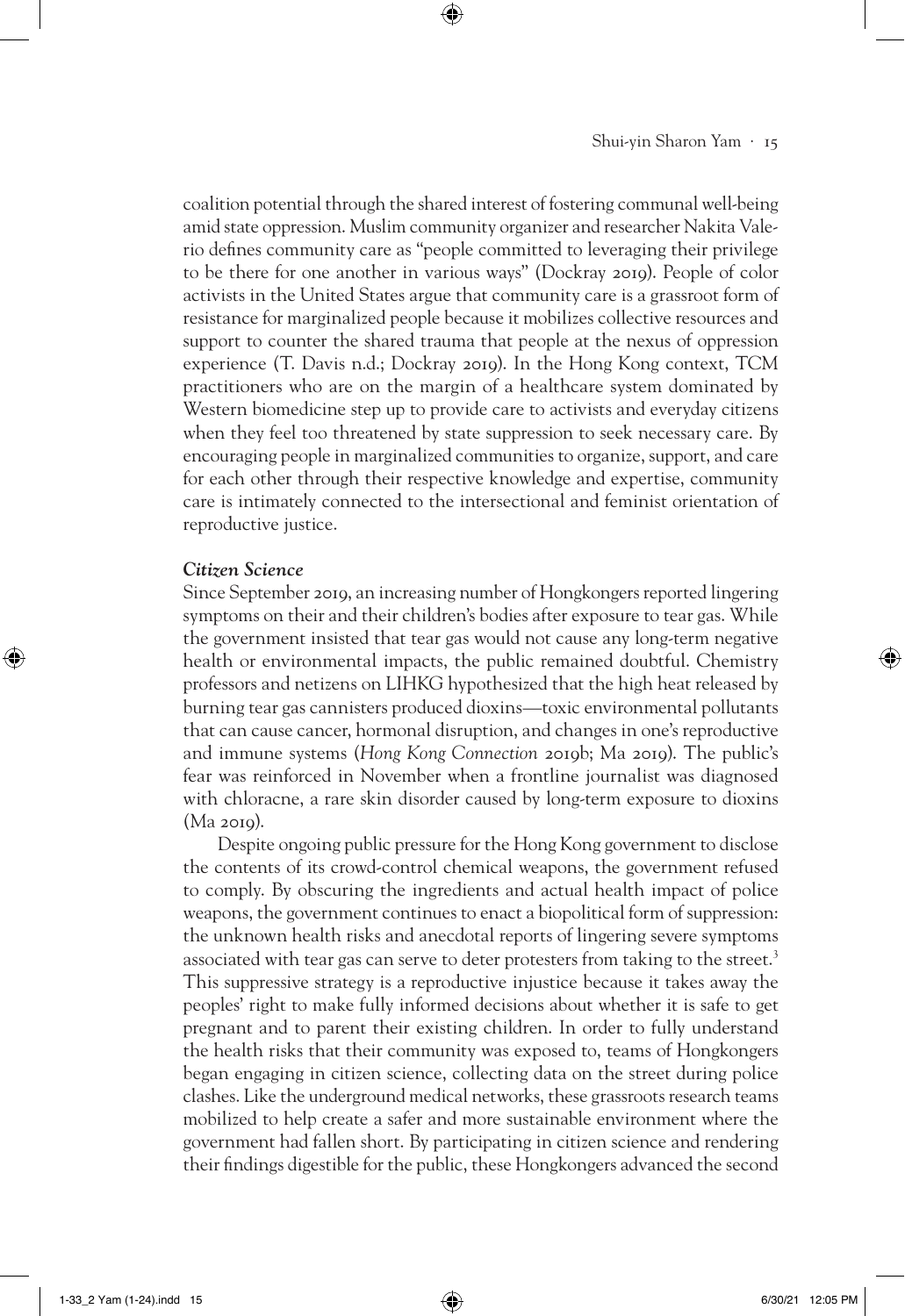and third pillars of reproductive justice: the right to have children and the right to parent children in a safe environment.

⊕

Recent research conceptualizes citizen science as "the emerging practice of using digital technologies to crowdsource information about natural phenomena," in which everyday citizens volunteer to collect and transmit field data to formally trained scientists for analysis (Wynn 2019, 2; Paulos, Honicky, and Hooker 2009). This framework assumes that while they rely on the citizenscience networks to accomplish research objectives, the projects and methods are primarily designed and led by scientists. The citizen science in Hong Kong, however, challenges this definition and assumption. Because the universities in the city were embroiled in the political struggle with the government, many research initiatives were designed and undertaken by citizen volunteers who had some scientific training but were not all professional scientists.

In response to the public concern that Chinese-made tear gas cannisters burned at a higher temperature and hence released more toxins, a group of science graduate students volunteered to collect field data. With a handheld device capable of measuring up to 1,000°C, they visited various protest sites and collected temperature data in real time during police actions (*Hong Kong Connection* 2019b). Triangulating their findings with secondary research, the team found that Chinese-made tear gas cannisters tended to reach higher temperatures than those made in the United States, and hence were more likely to release more environmental pollutants. The team also measured a high concentration of cyanide at protest sites where many rounds of tear gas were fired (*Hong Kong Connection* 2019b). By conducting this research and notifying Hongkongers of the health risks they were being exposed to, this team of citizen scientists countered the government's suppressive strategy and allowed the public to make more informed reproductive and parenting decisions.

This group of citizen scientists belonged to HKGETV, a volunteer-run online TV platform that produced and circulated research-based educational videos and infographics about the movement. Because of social divisions and widespread public distrust of the government, many Hongkongers had fallen victim to fake news on social media (Banjo and Lung 2019). In the context of public health, disinformation and rumors hindered Hongkongers' ability to make fully informed decisions about their and their family's health and well-being. By conducting on-the-ground research and releasing evidence-based content on social media, the journalists and citizen scientists at HKGETV were simultaneously cultivating public media literacy and ensuring the safety of the community.

HKGETV's research effort was not the only example of citizen science during the Anti-ELAB movement. The Hong Kong–based Citizens' Press Conference initiative conducted and released the largest citizen-led survey on the health impacts of tear gas; a team of forty-five chemical engineers collected and examined remaining tear gas particles on the campus of Chinese University of Hong Kong after a police siege; and a former university biology major risked

⊕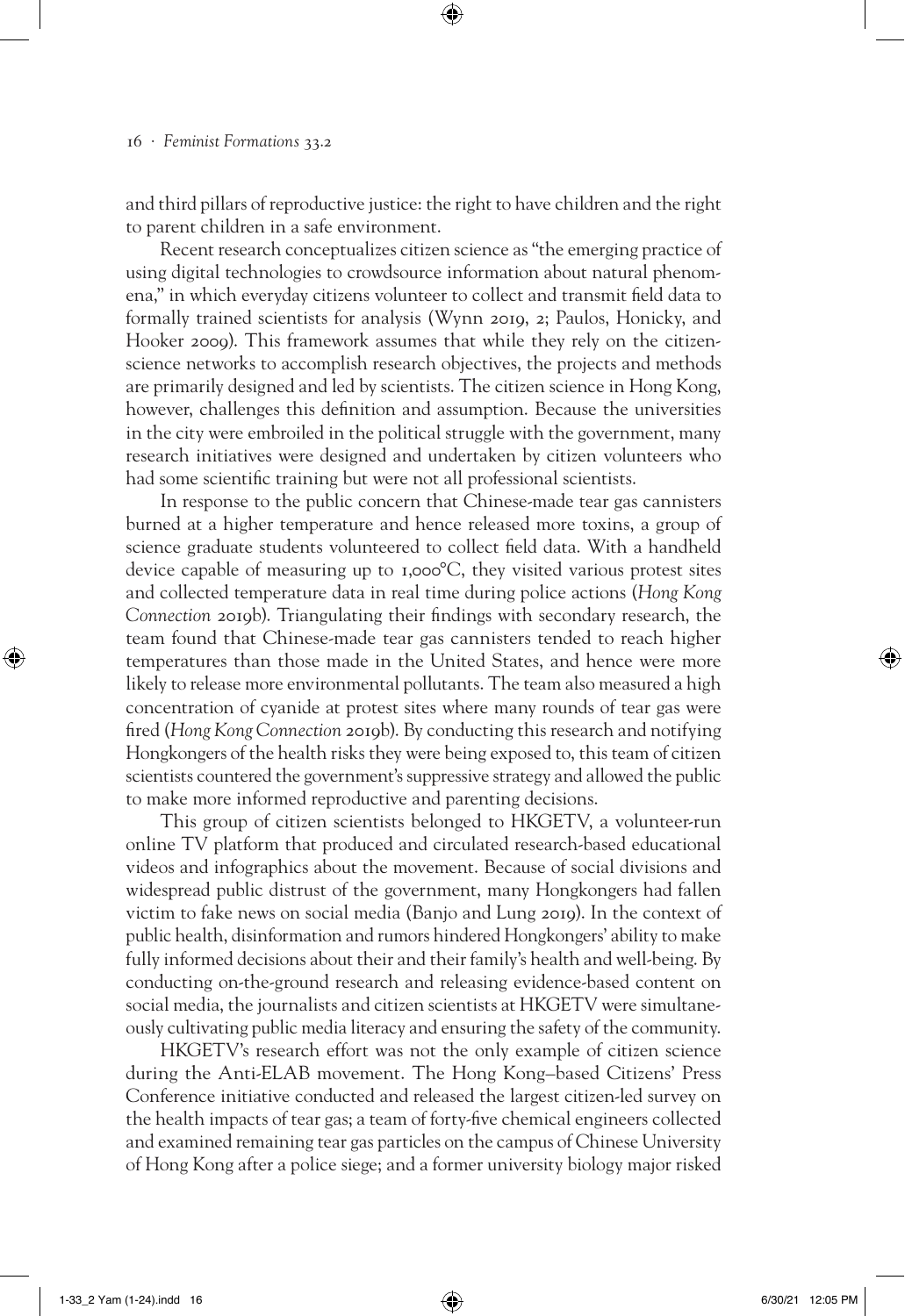personal safety to tape Tupperware containers at clash sites to collect samples from the police water cannon (Citizens' Press Conference 2019; *Hong Kong Connection* 2019b; Yongxin 2019). These examples highlight not only that citizen science can bring about social transformation by promoting a more symbiotic relationship between scientists and laypeople, as existing research suggests, but that it is also an immensely powerful tool in fostering solidarity amid political divide through the mutual interest in fostering a safe environment for all (Dickinson and Bonney 2015).

⊕

The citizen science enacted during the Anti-ELAB movement echoes most recently the collaboration between Flint, Michigan, resident LeeAnne Walters and scientist Marc Edwards who, together with other health professionals and community members, exposed that city's water crisis (McQuaid 2016). In both cases, the systemic suppression of information by state agencies threatened the community's well-being and the people's rights to reproduce and parent safely. A transnational turn to RJ would invite us to understand these cases not as disparate examples of grassroots resistance to environmental toxicity, but as community networks and tactics that carry coalition potential across societal and national differences through their shared interests in cultivating a safe and sustainable environment.

# **Conclusion**

⊕

In this article, I have highlighted community tactics that Hongkongers deployed at the grassroots level in response to the public health crisis posed by crowdcontrol chemical weapons. By adopting the lens of reproductive justice to understand these tactics and community networks as Hongkongers' ways to protect their rights to give birth and parent in a safe environment, I illustrate that seemingly disparate acts of resistance and community care across social strata can coalesce to form coherent responses against state suppression and willful negligence of public health. Although the communal acts of resistance I examine in this article are local to Hong Kong, they echo resistance tactics and social movements in the United States and beyond that all seek to create a more sustainable environment for one to safely give birth, parent, and live. There is, therefore, immense transnational coalition potential between RJ activists and pro-democracy Hongkongers in the Anti-ELAB movement.

The lack of government concessions and substantial police changes toward universal suffrage tends to encourage an overall pessimistic view of the Anti-ELAB movement, or of decentralized grassroots organizing writ large. By amplifying everyday acts of resistance that Hongkongers have engaged in and illustrating their social significance and coalition potential, this article provides an alternative framework to analyze and understand nonhierarchical social movements. Rather than focusing on their effectiveness in causing regime or substantial policy changes, we can examine the ways that people engage at the

1-33\_2 Yam (1-24).indd 17 6/30/21 12:05 PM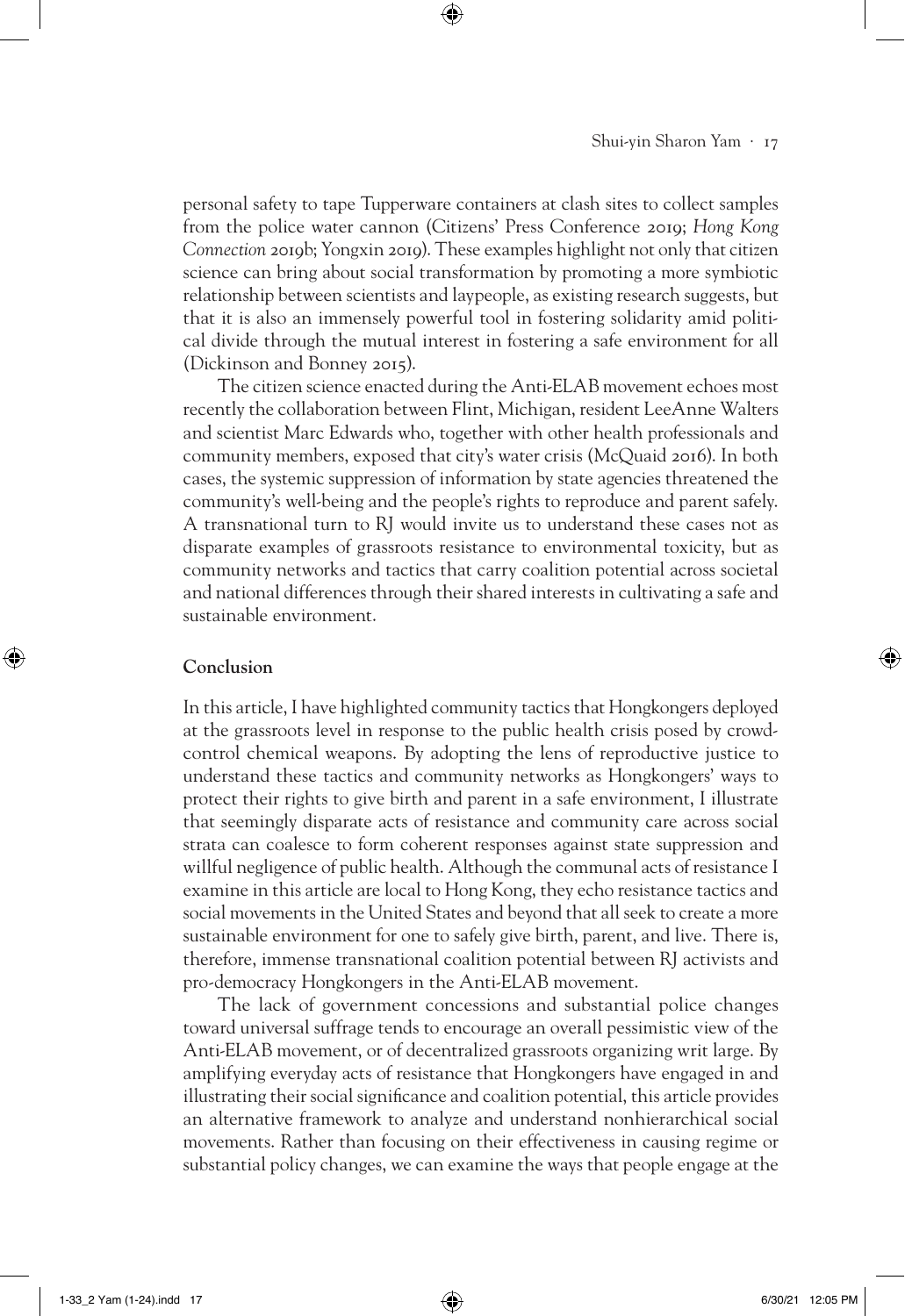grassroots level in ingenious acts of resistance, forming coalitions across difference through shared interests and concerns for their communities.

⊕

Hong Kong and the United States are not the only places where everyday citizens are engaging in a variety of nonviolent civil resistance against state oppression. Countries such as Chile, Iraq, and Bolivia have also been embroiled in protests against corruption, inequality, and state suppression of political freedom (BBC News 2019). Activists across nation-states share similar political goals and often demonstrate solidarity with one another by deploying similar protest tactics. Organizers in Barcelona, for instance, borrowed Hongkongers' strategy to protest at their local airport; Catalan activists, on the other hand, distributed infographics made by Hongkongers that detailed how protesters could protect themselves from tear gas and police water cannons (BBC News 2019). Such transnational grassroots coalitions are necessary because incidents of state violence in different countries are interconnected with one another. Just as the Hong Kong police have received training from the US State Department, Nigeria's infamous police unit SARS was funded and trained by the UK government (W. Chan 2020; Forrest 2020). By paying closer attention to the organizing strategies and everyday acts of resistance and healing that people engage in to make their communities more livable, not only can we see transnational coalitional moments and solidarity, but we can also actively imagine a more livable world in which grassroots organizing can effect social change from the bottom up.

*Shui-yin Sharon Yam is a diasporic Hongkonger and associate professor of writing, rhetoric, and digital studies at the University of Kentucky. She is the author of*  Inconvenient Strangers: Transnational Subjects and the Politics of Citizenship *(Ohio State University Press). Her research has been published in journals such as* Women Studies in Communication*,* Rhetoric Society Quarterly*, and the*  Quarterly Journal of Speech*.*

## **Notes**

⊕

1. This insight was gathered from my personal communication with Hong Kong activists who must remain anonymous because of state persecution.

2. Shrimp farmers and fishermen in Seadrift, Texas, held a hunger strike in solidarity with the victims of the 1984 chemical plant explosion in Bhopal, India, as they protested against Dow/Union Carbide. Both communities were affected by the environmental destruction caused by the corporation. The Woomera Immigration Reception and Processing Centre (IRPC) in Australia was used to detain undocumented immigrants. It was closed in 2003 after repeated accusations of human rights violations.

3. Even after the street protests subsided, the Hong Kong government has continued to suppress crucial biopolitical information. For example, when the Chinese government sent in a team of medical personnel to conduct COVID-19 testing in Hong Kong, Hongkongers were concerned that the DNA samples the team collected would be used

1-33\_2 Yam (1-24).indd 18 6/30/21 12:05 PM (1-24).indd 18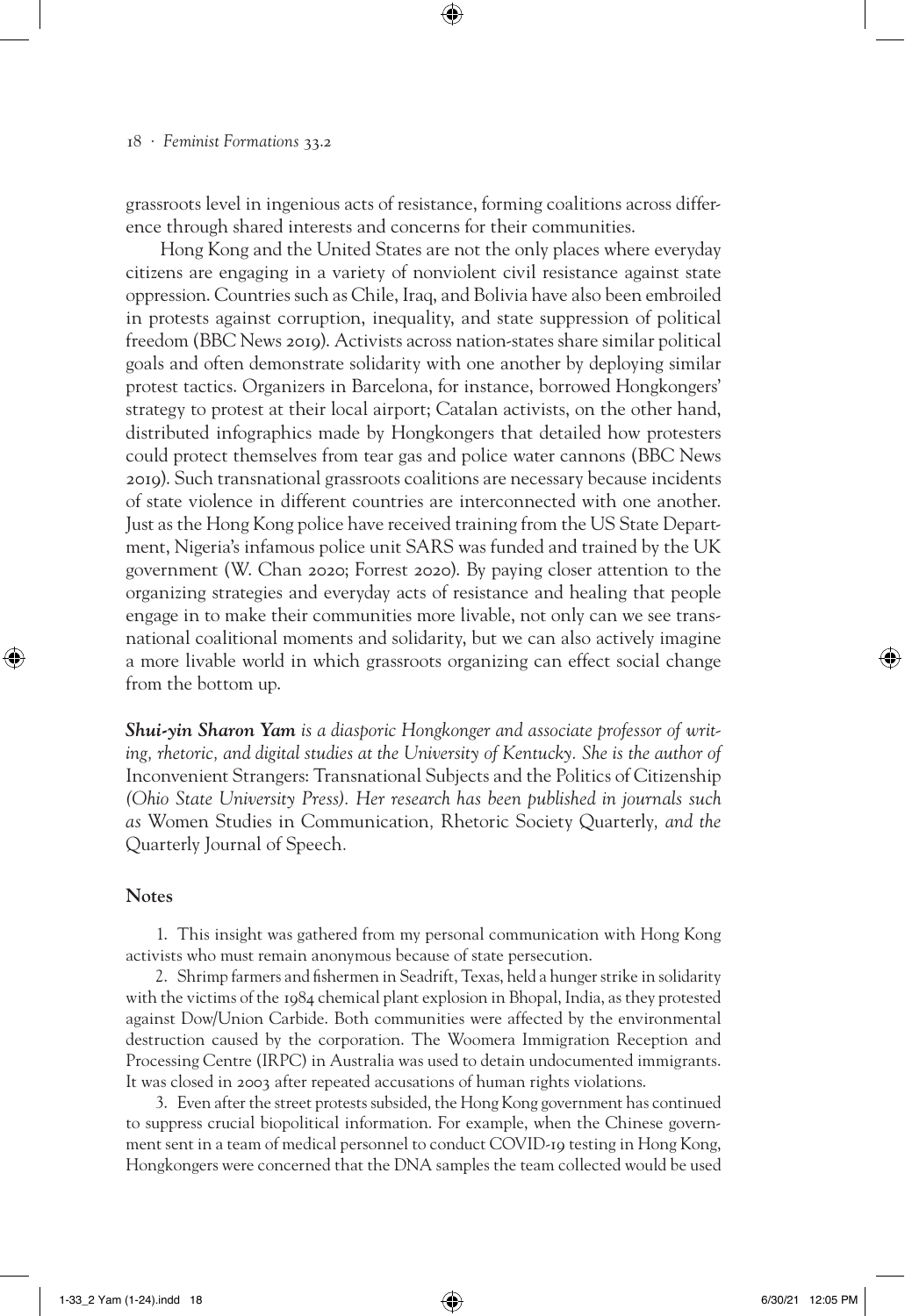for state surveillance purposes, and the two governments were unwilling to make the process more transparent to dispel such worries (Wee and May 2020).

⊕

## **References**

- Akitunde, Anthonia. 2017. "Why More Black Women Are Considering Home Births and What They Should Know." *mater mea* (blog). January 21, 2017. https://www .matermea.com/blog/black-women-home-births-midwife-interview.
- Allen, Taylor. 2019. "One of the Few Black Midwives in Philadelphia Wants to Give Women of Color More Healthcare Options." *WHYY* (PBS). February 13, 2019. https://whyy.org/articles/inner-circle-midwifery-wants-more-natural-births-for -women-of-color.
- American College of Nurse-Midwives. 2016. "Midwifery Provision of Home Birth Services." *Journal of Midwifery & Women's Health* 61, no. 1 (January/February): 127–33. https://doi.org/10.1111/jmwh.12431.
- Amnesty International. 2020. "USA: Law Enforcement Violated Black Lives Matter Protesters' Human Rights, Documents Acts of Police Violence and Excessive Force." *Amnesty International*, August 4, 2020. https://www.amnesty.org/en/latest/news /2020/08/usa-law-enforcement-violated-black-lives-matter-protesters-human-rights.
- *Apple Daily*. 2019. "The Underground Clinic Team Endures Tears to Save Hands and Feet (地下義診團隊 忍淚救手足)." December 23, 2019. https://hk.appledaily.com/ local/20191223/L5HLOUTHX3UU6MPW3DFFFXHRRY.
- Banjo, Shelly, and Natalie Lung. 2019. "How Fake News and Rumors Are Stoking Division in Hong Kong." Bloomberg, November 11, 2019. https://www.bloomberg .com/news/articles/2019-11-11/how-fake-news-is-stoking-violence-and-anger-in-hong -kong.
- BBC News. 2019. "Do Today's Global Protests Have Anything in Common?" November 11, 2019, sec. World. https://www.bbc.com/news/world-50123743.
- Bennett, W. Lance, and Alexandra Segerberg. 2012. "The Logic of Connective Action: Digital Media and the Personalization of Contentious Politics." *Information, Communication & Society* 15, no. 5: 739–68.
- Boler, Megan, Averie Macdonald, Christina Nitsou, and Anne Harris. 2014. "Connective Labor and Social Media: Women's Roles in the 'Leaderless' Occupy Movement." *Convergence* 20, no. 4: 438–60.
- Bonaparte, Alicia D. 2015. "Physicians' Discourse for Establishing Authoritative Knowledge in Birthing Work and Reducing the Presence of the Granny Midwife." *Journal of Historical Sociology* 28, no. 2 (June): 166–94.
- Briggs, Laura, and Robyn C. Spencer. 2019. "Introduction." *Meridians* 18, no. 2 (October): 253–60.
- Bush, Richard C. 2019. "A Requiem for the City of Hong Kong." Brookings Institution, Washington, DC. November 18, 2019. https://www.brookings.edu/blog/order-from -chaos/2019/11/18/a-requiem-for-the-city-of-hong-kong.
- Castells, Manuel. 2015. *Networks of Outrage and Hope: Social Movements in the Internet Age*. New York: John Wiley & Sons.
- Chan, Holmes. 2019. "Explainer: Hong Kong's Five Demands—an Independent Investigation into Police Behaviour." *Hong Kong Free Press*, December 24, 2019. https://

↔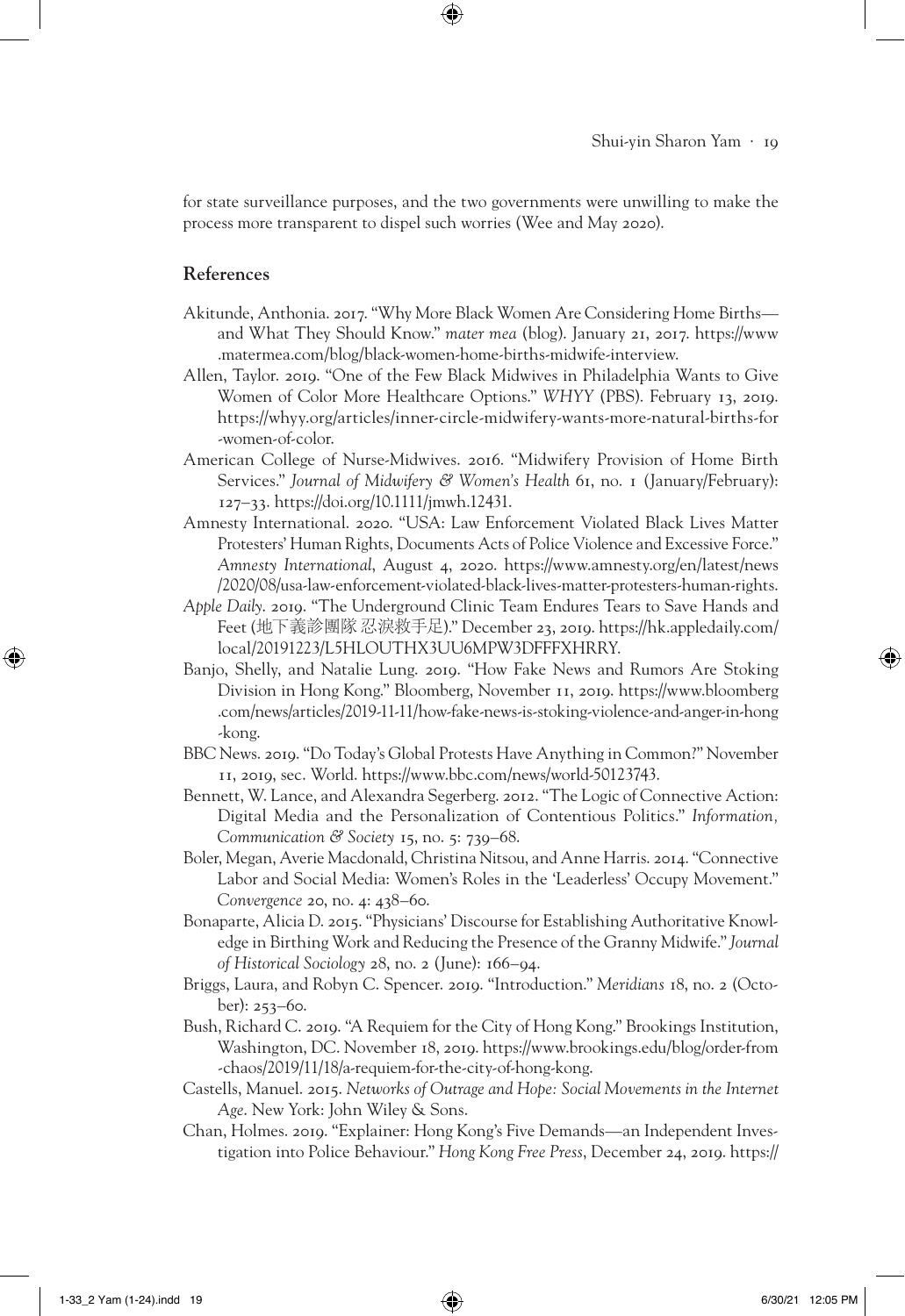www.hongkongfp.com/2019/12/24/explainer-hong-kongs-five-demands-independent -investigation-police-behaviour.

- Chan, Kara, and Lennon Tsang. 2018. "Public Attitudes toward Traditional Chinese Medicine and How They Affect Medical Treatment Choices in Hong Kong." *International Journal of Pharmaceutical and Healthcare Marketing* 12, no. 2: 113–25.
- Chan, Samuel, Emily Tsang, and Danny Lee. 2014. "Police 'Jet Pack' Solution More Powerful than Pepper Spray or Tear Gas, Says Post Photographer Hit by All Three." *South China Morning Post*, November 17, 2014. https://www.scmp.com /news/hong-kong/article/1649877/police-solution-more-powerful-pepper-spray-or -tear-gas-says-post.
- Chan, Wilfred. 2020. "Trump's Executive Order Confirms US State Department Has Trained the Hong Kong Police." Lausan, July 15, 2020. https://lausan.hk/2020/state -department-train-hong-kong-police.
- Chávez, Karma R. 2013. *Queer Migration Politics: Activist Rhetoric and Coalitional Possibilities*. Urbana: University of Illinois Press.
- Cheng, Edmund W. 2016. "Street Politics in a Hybrid Regime: The Diffusion of Political Activism in Post-colonial Hong Kong." *China Quarterly* 226 (June): 383–406. https://doi.org/10.1017/S0305741016000394.
- Cheng, Edmund W., and Wai Yin Chan. 2017. "Explaining Spontaneous Occupation: Antecedents, Contingencies and Spaces in the Umbrella Movement." *Social Movement Studies* 16, no. 2: 222–39.
- Cheng, Kris. 2019a. "New Extradition Law Would Enable China to Capture Journalists in Hong Kong, Warns Media Watchdog." *Hong Kong Free Press*, April 3, 2019. https://www.hongkongfp.com/2019/04/03/new-extradition-law-enable-china-capture -journalists-hong-kong-warns-media-watchdog.
	- ———. 2019b. "Victims of Water Cannon outside Kowloon Mosque File Complaints against Hong Kong Police." *Hong Kong Free Press*, October 22, 2019. https://www .hongkongfp.com/2019/10/22/victims-water-cannon-outside-kowloon-mosque-file -complaints-hong-kong-police.
	- ———. 2019c. "Hong Kong Police Receive Lowest Public Satisfaction Rating among All Disciplinary Forces—Survey." *Hong Kong Free Press*, December 7, 2019. https://www .hongkongfp.com/2019/12/07/hong-kong-police-receive-lowest-public-satisfaction -rating-among-disciplinary-forces-survey.
- Chenoweth, Erica. 2016. "How Social Media Helps Dictators." *Foreign Policy*, November 16, 2016. https://foreignpolicy.com/2016/11/16/how-social-media-helps-dictators.
- Chu, Hon-keung. 2019. "Tear Gas May Harm Your Health: 6 Things the Government Should Do (催淚煙或礙健康 政府應做 6 件事)|." 立場新聞 *Stand News*, November 16, 2019. https://thestandnews.com/society/%E5%82%AC%E6%B7%9A%E7% 85%99%E6%88%96%E7%A4%99%E5%81%A5%E5%BA%B7%E1%85%A0%E6% 94%BF%E5%BA%9C%E6%87%89%E5%81%9A-6-%E4%BB%B6%E4%BA%8B.
- Citizens' Press Conference. 2019. "Say NO to Tear Gas: Tears of Poison—Hongkongers Sicken." Press release. December 6, 2019. https://telegra.ph/Citizens -Press-Conference-Press-Release-12-06?fbclid=IwAR16iWNNjKbx3WlNYGcz93 \_IitjNUha4t9mcpixB0FeOkNT-dGroWNYb8QQ.
- Creery, Jennifer. 2019. "Hong Kong Police Arrested 5 People inside Public Hospitals over June 12 Protests, Gov't Says." *Hong Kong Free Press*, October 30, 2019. https:// www.hongkongfp.com/2019/10/30/hong-kong-police-arrested-5-people-inside-public -hospitals-june-12-protests-govt-says.

⊕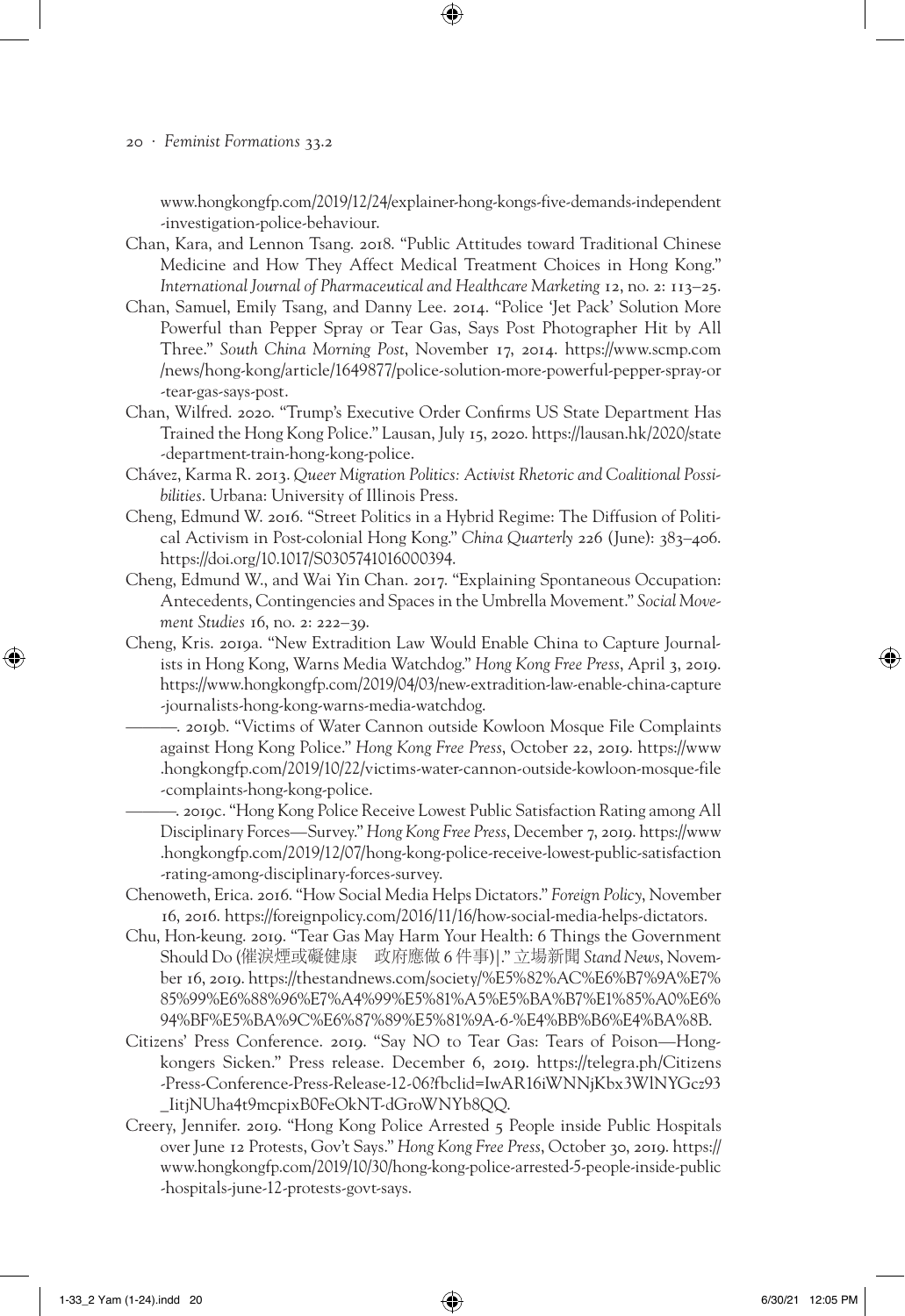- Davis, Dána-Ain. 2019. *Reproductive Injustice: Racism, Pregnancy, and Premature Birth*. New York: New York University Press.
- Davis, Taueret. n.d. "Breaking Isolation: Self Care and Community Care Tools for Our People." Audre Lorde Project. Accessed January 1, 2020. https://alp.org/breaking -isolation-self-care-and-community-care-tools-our-people.
- Dickinson, Janis L., and Richard E. Bonney Jr., eds. 2015. *Citizen Science: Public Participation in Environmental Research*. Ithaca, NY: Comstock Publishing Associates.
- Dockray, Heather. 2019. "Self-Care Isn't Enough. We Need Community Care to Thrive." *Mashable*, May 24, 2019. https://mashable.com/article/community-care-versus-self -care.
- Dubisar, Abby M. 2018. "Mothers against Gun Violence and the Activist Buffer." *College English* 80, no. 3 (January): 195–217.
- Eltantawy, Nahed, and Julie B. Wiest. 2011. "The Arab Spring: Social Media in the Egyptian Revolution: Reconsidering Resource Mobilization Theory." *International Journal of Communication* 5: 18.
- Felice, William F. 1996. *Taking Suffering Seriously: The Importance of Collective Human Rights*. Albany, NY: SUNY Press.
- Fixmer-Oraiz, Natalie. 2013. "Speaking of Solidarity: Transnational Gestational Surrogacy and the Rhetorics of Reproductive (In)Justice." *Frontiers: A Journal of Women Studies* 34, no. 3 (January): 126–63.
- Forrest, Adam. 2020. "End SARS Protests: UK Government Admits It Did Train and Supply Equipment to Nigeria's 'Brutal' Police Unit." *Independent*, October 30, 2020. https://www.independent.co.uk/news/uk/politics/sars-nigeria-police-protests -uk-government-training-equipment-b1424447.html.
- Gandhi, Leela. 2006. *Affective Communities: Anticolonial Thought, Fin-de-siècle Radicalism, and the Politics of Friendship*. Durham, NC: Duke University Press.
- Gladwell, Malcolm. 2010. "Small Change: Why the Revolution Will Not Be Tweeted." *New Yorker*, September 27, 2010. https://www.newyorker.com/magazine/2010/10/04 /small-change-malcolm-gladwell.
- Green Earth Hong Kong. 2019. "The Tear Gas Life of a Big Family (一家大細的 催淚彈生活)." 立場新聞 *Stand News*, November 13, 2019. https://thestand news.com/politics/%E4%B8%80%E5%AE%B6%E5%A4%A7%E7%B4%B0%E7% 9A%84%E5%82%AC%E6%B7%9A%E5%BD%88%E7%94%9F%E6%B4%BB.
- Ho, Petula Sik Ying. 2019. "Where Is Feminism in the Hong Kong Protests? Issues in the Context of the Anti-extradition Movement." GenderIT.org, November 19, 2019. https://www.genderit.org/feminist-talk/where-feminism-hong-kong-protests-issues -context-anti-extradition-movement.
- *Hong Kong Connection* (RTHK). 2019a. "Between Doctors and Patients (醫患之間)." YouTube, October 21, 2019, 21:26. https://www.youtube.com/watch?v=MM0Z5K2MFbE&list =PLuwJy35eAVaIDgH7hgOpknp7KPOaibNjN&index=11&t=17s.
	- ———. 2019b. "The Dark Cloud of Tears (催淚陰霾)." YouTube, December 16, 2019, 21:26. https://www.youtube.com/watch?v=1wczMsxzp5I.
- Hui, Mary. 2019. "In Hong Kong, Almost Everyone, Everywhere—including Pets—Is Getting Tear Gassed." *Quartz*, August 8, 2019. https://qz.com/1683024/police-have -fired-a-record-amount-of-tear-gas-in-hong-kong.
	- ———. 2020a. "Hong Kong Police Are Using Coronavirus Restrictions to Clamp Down on Protesters." *Quartz*, April 1, 2020. https://qz.com/1829892/hong-kong-police-use -coronavirus-rules-to-limit-protests.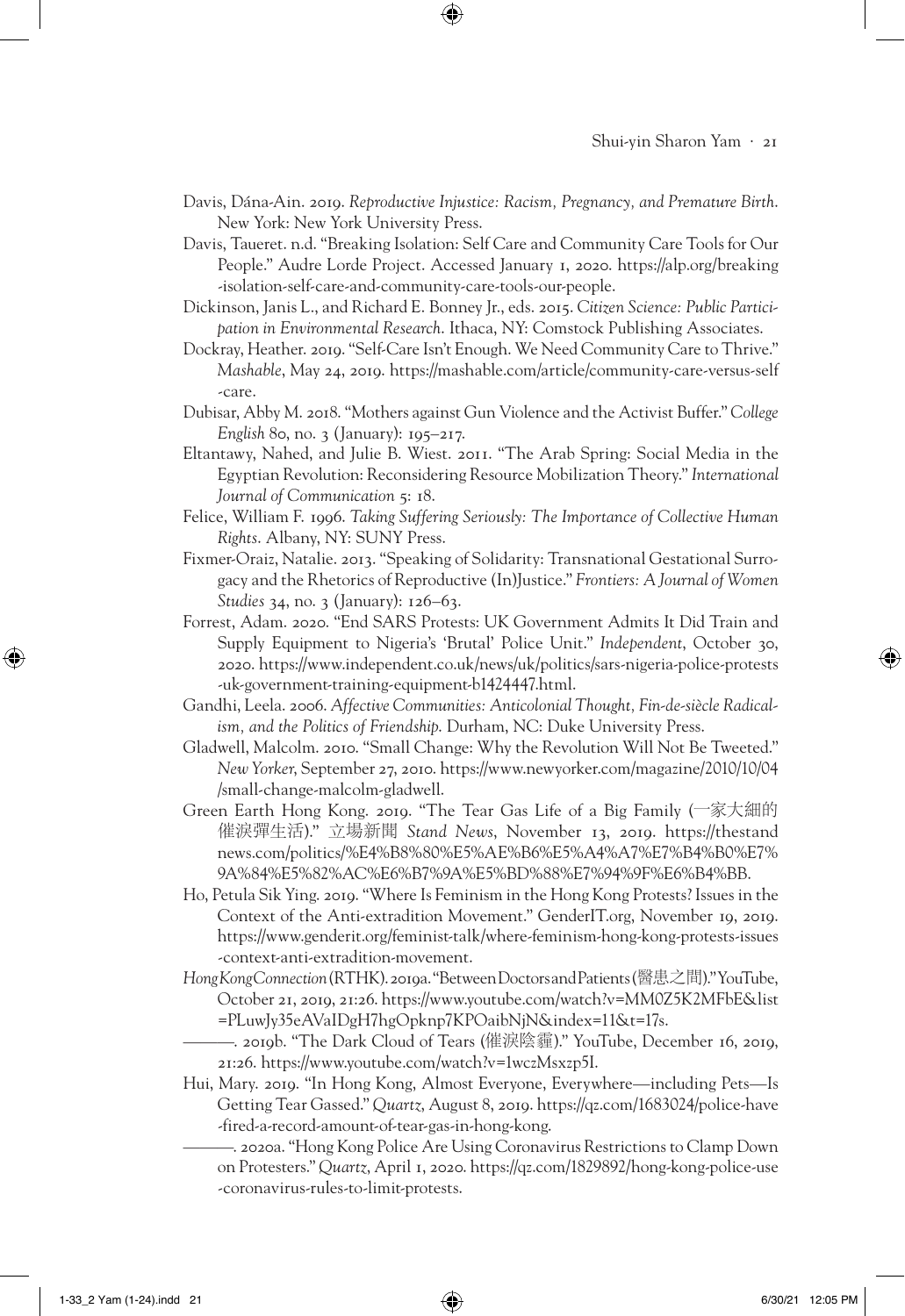- 2020b. "Hong Kong Police Are Rewriting the History of an Infamous Thug Attack on Civilians." *Quartz*, August 27, 2020. https://qz.com/1896368/hong-kong -police-rewrite-history-of-july-21-yuen-long-thug-attack.

⊕

- Jim, Clare. 2019. "Hong Kong's Clouds of Tear Gas Spark Health Panic." Reuters, November 25, 2019. https://www.reuters.com/article/us-hongkong-protests-health -teargas-idUSKBN1XW11K.
- Jolly, Jallicia. 2016. "On Forbidden Wombs and Transnational Reproductive Justice." *Meridians: Feminism, Race, Transnationalism* 15, no. 1: 166–88.
- Klein, Ezra. 2020 "How to Topple a Dictator (with Erica Chenoweth)." Ezra Klein Show. February 1, 2020. https://podcasts.nu/avsnitt/the-ezra-klein-show/how-to-topple -a-dictator-with-erica-chenoweth.
- Lam, Carrie. 2019. "Transcript of Remarks by CE at Press Conference (1)." Government of Hong Kong Special Administrative Region press release, October 4, 2019. https:// www.info.gov.hk/gia/general/201910/04/P2019100400936.htm.
- Lee, Francis. 2020. "Solidarity in the Anti-extradition Bill Movement in Hong Kong." *Critical Asian Studies* 52, no. 1: 18–32.
- Leung, Hillary. 2019. "Tear Gas Is Now a Fact of Life in Hong Kong. Residents Are Wondering What It's Doing to Their Health." *Time*, December 4, 2019. https:// time.com/5743663/tear-gas-hong-kong.
- Leung, Kanis. 2019. "Parents, Children in March against Health Hazards of Tear Gas Used by Hong Kong Police amid Months-Long Unrest." *South China Morning Post*, November 23, 2019. https://www.scmp.com/news/hong-kong/politics/article/3039059 /parents-and-children-march-against-health-hazards-tear-gas.
- Lim, Louisa. 2020. "Books Pulled from the Library Shelves, Songs Banned . . . It's the New Normal in Hong Kong." *Guardian*, August 2, 2020. http://www.theguardian.com /commentisfree/2020/aug/02/books-pulled-from-library-shelves-songs-bannedits -the-new-normal-in-hong-kong.
- Lo, Clifford, and Christy Leung. 2019. "Hong Kong Police Buy Tear Gas Canisters, including Same Model Used by PLA's Anti-terrorism Squad." *South China Morning Post*, October 11, 2019. https://www.scmp.com/news/hong-kong/law-and-crime /article/3032537/hong-kong-police-buy-new-tear-gas-canisters-mainland.
- Ma, Joanne. 2019. "What Effects Can Tear Gas Have on Your Health and the Environment?" *Young Post (South China Morning Post)*, November 20, 2019. https://yp.scmp .com/article/114807/what-effects-can-tear-gas-have-your-health-and-environment.
- Mahtani, Shibani, Timothy McLaughlin, Tiffany Liang, and Ryan Ho Kilpatrick. 2019. "In Hong Kong Crackdown, Police Repeatedly Broke Their Own Rules and Faced No Consequences." *Washington Post*, December 24, 2019. https://www .washingtonpost.com/graphics/2019/world/hong-kong-protests-excessive-force/.
- Marlow, Iain, and Natalie Lung. 2020. "Hong Kong Says Common Protest Slogan Calling for 'Revolution' Is Now Illegal under National Security Law." *Time*, July 3, 2020. https://time.com/5862683/hong-kong-revolution-protest-chant-security-law.
- Martínez, Gina. 2020. "Tear Gas, Miscarriages, and Breastfeeding: Is It Safe to Protest While Pregnant?" *Rewire.News*, June 9, 2020. https://rewire.news/article/2020/06 /09/tear-gas-miscarriages-and-breastfeeding-is-it-safe-to-protest-while-pregnant.
- Master, Farah. 2019. "Hong Kong Hospitals Find Themselves on Protest Frontlines." Reuters, November 22, 2019. https://www.reuters.com/article/us-hongkong-protests -medical-treatments-idUSKBN1XW0FV.

1-33\_2 Yam (1-24).indd 22 6/30/21 12:05 PM

⊕

<sup>22</sup> · *Feminist Formations* 33.2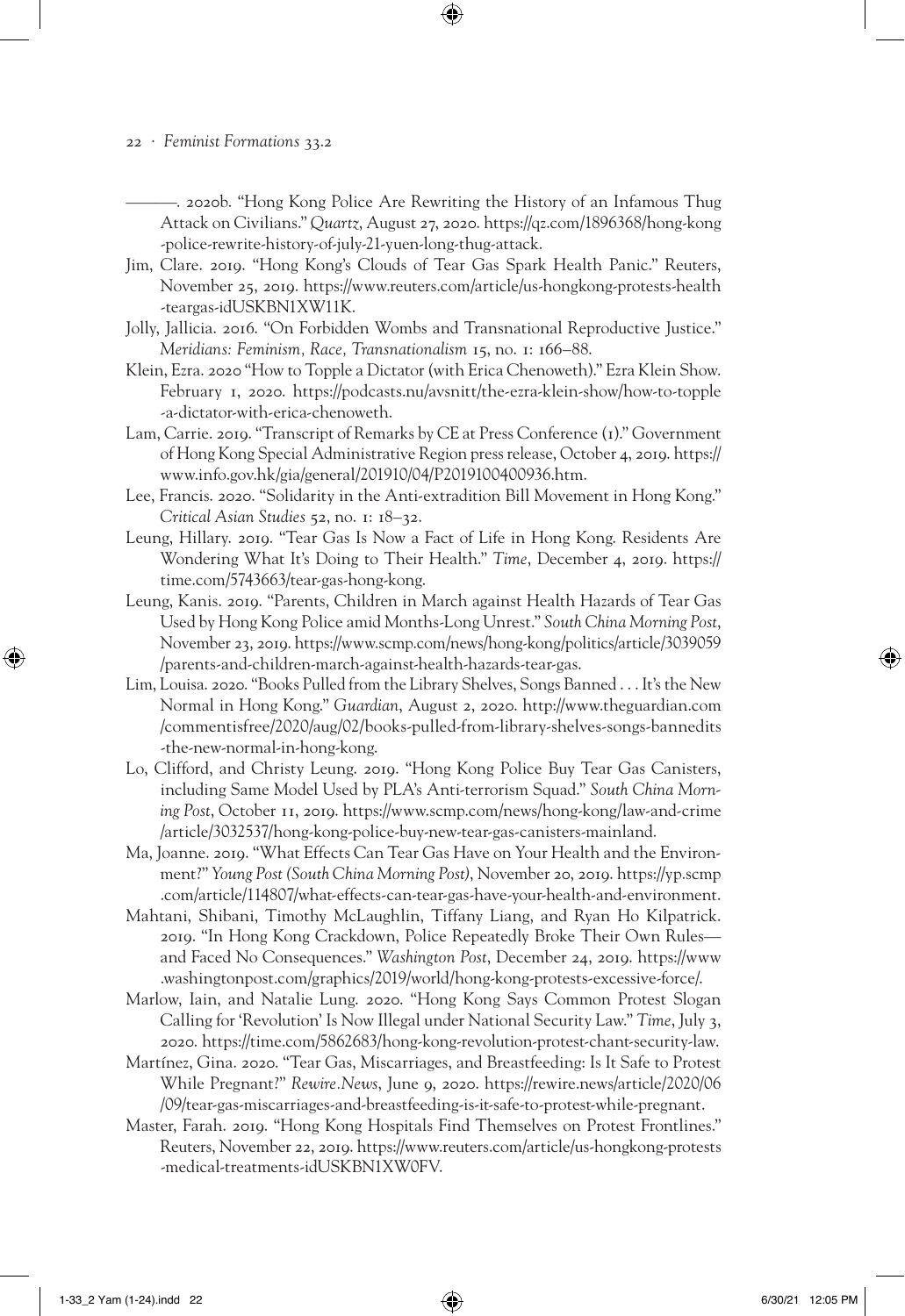## Shui-yin Sharon Yam · 23

McCarthy, Angie. 2013. "On Fertile Ground: The Environmental and Reproductive Justice Movements as a Unified Force for Reforming Toxic Chemical Regulation." *Sustainable Development Law & Policy* 13, no. 1: 20, 59–60. https://digitalcommons .wcl.american.edu/cgi/viewcontent.cgi?article=1522&context=sdlp.

⊕

- McPherson, Poppy, and Kate O'Donnell-Lamb. 2019. "Hong Kong Police Fire Tear Gas as Thousands Take to the Streets in Fresh Protests." Reuters, November 30, 2019. https://www.reuters.com/article/us-hongkong-protests-idUSKBN1Y50SK.
- McQuaid, John. 2016. "Without These Whistleblowers, We May Never Have Known the Full Extent of the Flint Water Crisis." *Smithsonian Magazine*, December 2016. https://www.smithsonianmag.com/innovation/whistleblowers-marc-edwards-and -leeanne-walters-winner-smithsonians-social-progress-ingenuity-award-180961125.
- Mohanty, Chandra Talpade. 2003. *Feminism without Borders: Decolonizing Theory, Practicing Solidarity*. Durham, NC: Duke University Press.
- Mok, Chit Wai John. 2019. "China Does Not Understand Hong Kong's Leaderless Movement." *Nikkei Asian Review*, September 2, 2019. https://asia.nikkei.com/Opinion /China-does-not-understand-Hong-Kong-s-leaderless-movement.
- Nagar, Richa. 2014. *Muddying the Waters: Coauthoring Feminisms across Scholarship and Activism*. Urbana: University of Illinois Press.
- Oparah, Julia Chinyere et al. 2018. *Battling over Birth: Black Women and the Maternal Health Care Crisis*. Amarillo, TX: Praeclarus Press.
- Opp, Karl-Dieter, and Wolfgang Roehl. 1990. "Repression, Micromobilization, and Political Protest." *Social Forces* 69, no. 2 (December): 521–47.
- Owens, Deirdre Cooper. 2018. *Medical Bondage: Race, Gender, and the Origins of American Gynecology*. Athens: University of Georgia Press.
- Paulos, Eric, R. J. Honicky, and Ben Hooker. 2009. "Citizen Science: Enabling Participatory Urbanism." In *Handbook of Research on Urban Informatics: The Practice and Promise of the Real-Time City*, edited by Marcus Foth, 414–36. Hershey, PA: IGI Global.
- Prasso, Sheridan. 2019. "Millions in Hong Kong Have Been Exposed to Tear Gas since June." Bloomberg, November 5, 2019. https://www.bloomberg.com/news/articles /2019-11-05/up-to-88-of-hong-kong-population-exposed-to-tear-gas-since-june.
- Price, Kimala. 2010. "What Is Reproductive Justice? How Women of Color Activists Are Redefining the Pro-choice Paradigm." *Meridians: Feminism, Race, Transnationalism* 10, no. 2: 42–65.
- Roberts, Dorothy. 1998. *Killing the Black Body: Race, Reproduction, and the Meaning of Liberty*. New York: Vintage.
- Ross, Loretta J. 2017. "Reproductive Justice as Intersectional Feminist Activism." *Souls* 19, no. 3: 286–314.
- Ross, Loretta J., and Rickie Solinger. 2017. *Reproductive Justice: An Introduction*. Oakland: University of California Press.
- SCMP Reporters. "As It Happened: At Least 400 Arrested amid Hong Kong New Year's Day Protest Violence." *South China Morning Post*, January 1, 2020. https://www .scmp.com/news/hong-kong/politics/article/3044190/thousands-kick-new-years-day -march-hong-kong-continuing.
- Snow, David A., and Dana M. Moss. 2014. "Protest on the Fly: Toward a Theory of Spontaneity in the Dynamics of Protest and Social Movements." *American Sociological Review* 79, no. 6 (December): 1122–43.

1-33\_2 Yam (1-24).indd 23 6/30/21 12:05 PM

⊕